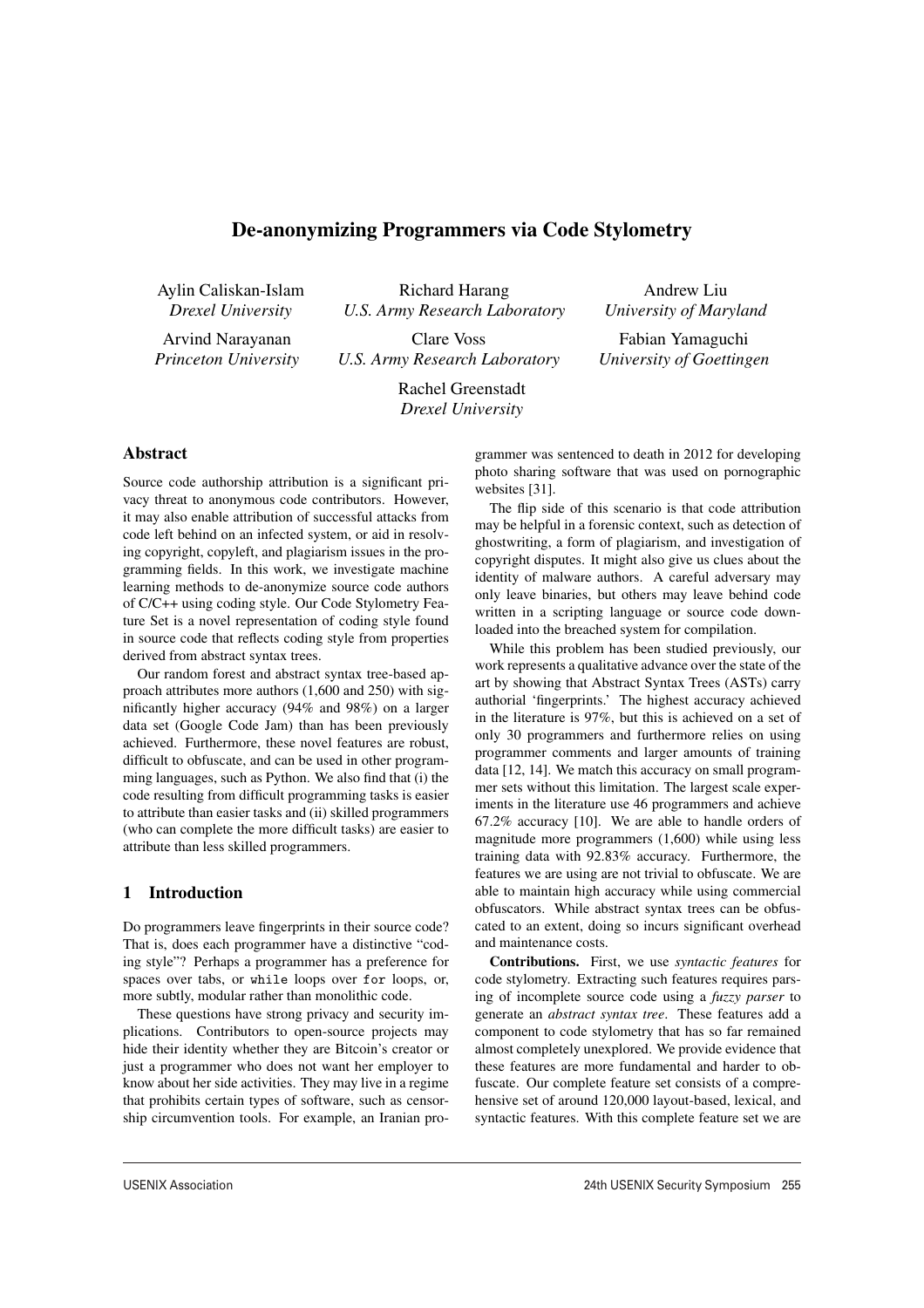able to achieve a significant increase in accuracy compared to previous work. Second, we show that we can scale our method to 1,600 programmers without losing much accuracy. Third, this method is not specific to C or C++, and can be applied to any programming language.

We collected C++ source of thousands of contestants from the annual international competition "Google Code Jam". A bagging (portmanteau of "bootstrap aggregating") classifier - random forest was used to attribute programmers to source code. Our classifiers reach 98% accuracy in a 250-class closed world task, 93% accuracy in a 1,600-class closed world task, 100% accuracy on average in a two-class task. Finally, we analyze various attributes of programmers, types of programming tasks, and types of features that appear to influence the success of attribution. We identified the most important 928 features out of 120,000; 44% of them are syntactic, 1% are layout-based and the rest of the features are lexical. 8 training files with an average of 70 lines of code is sufficient for training when using the lexical, layout and syntactic features. We also observe that programmers with a greater skill set are more easily identifiable compared to less advanced programmers and that a programmer's coding style is more distinctive in implementations of difficult tasks as opposed to easier tasks.

The remainder of this paper is structured as follows. We begin by introducing applications of source code authorship attribution considered throughout this paper in Section 2, and present our AST-based approach in Section 3. We proceed to give a detailed overview of the experiments conducted to evaluate our method in Section 4 and discuss the insights they provide in Section 5. Section 6 presents related work, and Section 7 concludes.

## 2 Motivation

Throughout this work, we consider an analyst interested in determining the programmer of an anonymous fragment of source code purely based on its style. To do so, the analyst only has access to labeled samples from a set of candidate programmers, as well as from zero or more unrelated programmers.

The analyst addresses this problem by converting each labeled sample into a numerical feature vector, in order to train a machine learning classifier, that can subsequently be used to determine the code's programmer. In particular, this abstract problem formulation captures the following five settings and corresponding applications (see Table 1). The experimental formulations are presented in Section 4.2.

We emphasize that while these applications motivate our work, we have not directly studied them. Rather, we formulate them as variants of a machine-learning (classification) problem. Our data comes from the Google Code

2

Jam competition, as we discuss in Section 4.1. Doubtless there will be additional challenges in using our techniques for digital forensics or any of the other real-world applications. We describe some known limitations in Section 5.

Programmer De-anonymization. In this scenario, the analyst is interested in determining the identity of an anonymous programmer. For example, if she has a set of programmers who she suspects might be Bitcoin's creator, Satoshi, and samples of source code from each of these programmers, she could use the initial versions of Bitcoin's source code to try to determine Satoshi's identity. Of course, this assumes that Satoshi did not make any attempts to obfuscate his or her coding style. Given a set of probable programmers, this is considered a closedworld machine learning task with multiple classes where anonymous source code is attributed to a programmer. This is a threat to privacy for open source contributors who wish to remain anonymous.

Ghostwriting Detection. Ghostwriting detection is related to but different from traditional plagiarism detection. We are given a suspicious piece of code and one or more candidate pieces of code that the suspicious code may have been plagiarized from. This is a well-studied problem, typically solved using code similarity metrics, as implemented by widely used tools such as MOSS [6], JPlag [25], and Sherlock [24].

For example, a professor may want to determine whether a student's programming assignment has been written by a student who has previously taken the class. Unfortunately, even though submissions of the previous year are available, the assignments may have changed considerably, rendering code-similarity based methods ineffective. Luckily, stylometry can be applied in this setting—we find the most stylistically similar piece of code from the previous year's corpus and bring both students in for gentle questioning. Given the limited set of students, this can be considered a closed-world machine learning problem.

Software Forensics. In software forensics, the analyst assembles a set of candidate programmers based on previously collected malware samples or online code repositories. Unfortunately, she cannot be sure that the anonymous programmer is one of the candidates, making this an *open world* classification problem as the test sample might not belong to any known category.

Copyright Investigation. Theft of code often leads to copyright disputes. Informal arrangements of hired programming labor are very common, and in the absence of a written contract, someone might claim a piece of code was her own after it was developed for hire and delivered. A dispute between two parties is thus a two-class classification problem; we assume that labeled code from both programmers is available to the forensic expert.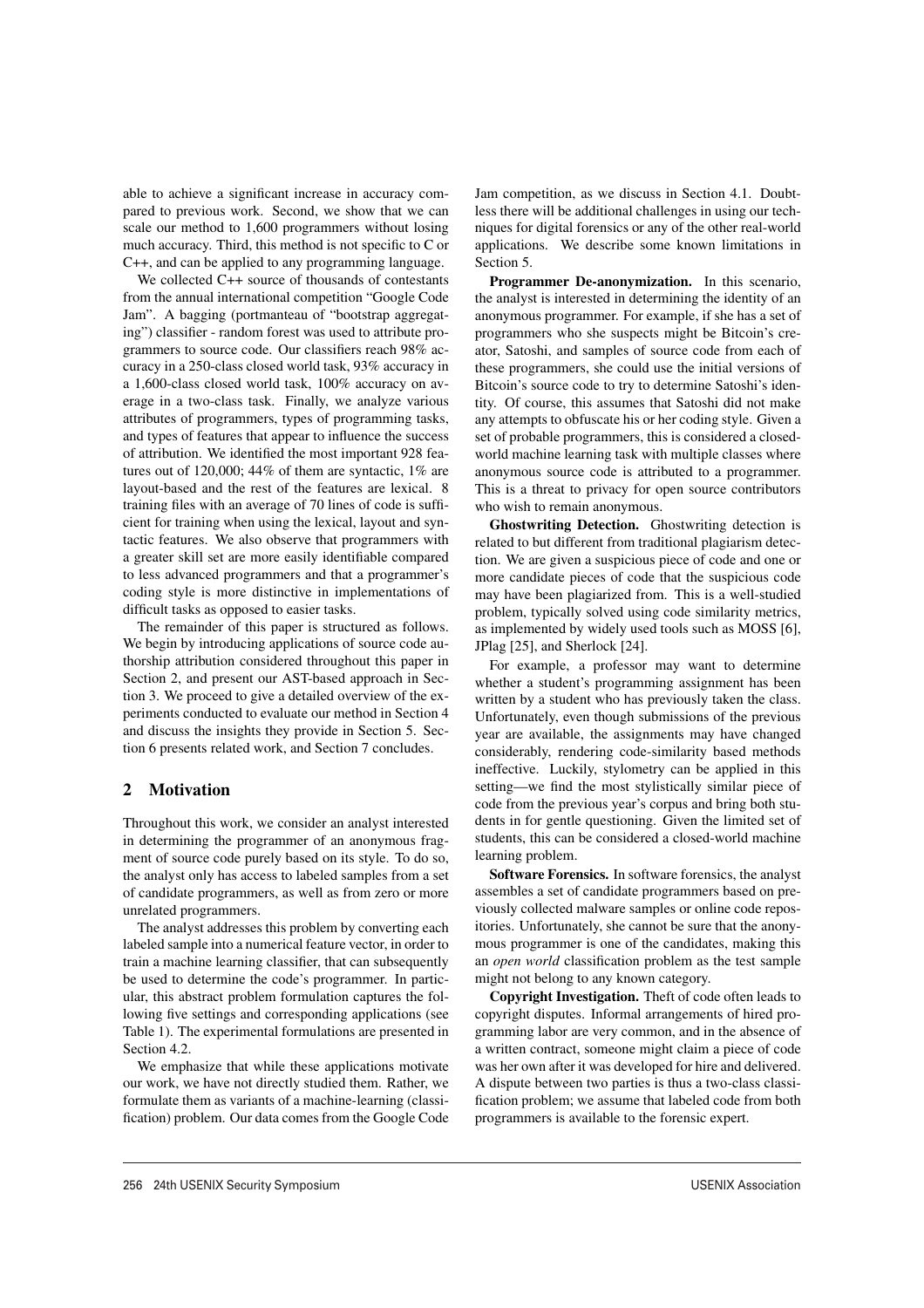Authorship Verification. Finally, we may suspect that a piece of code was not written by the claimed programmer, but have no leads on who the actual programmer might be. This is the authorship verification problem. In this work, we take the textbook approach and model it as a two-class problem where positive examples come from previous works of the claimed programmer and negative examples come from randomly selected unrelated programmers. Alternatively, anomaly detection could be employed in this setting, e.g., using a one-class support vector machine [see 30].

As an example, a recent investigation conducted by Verizon [17] on a US company's anomalous virtual private network traffic, revealed an employee who was outsourcing her work to programmers in China. In such cases, training a classifier on employee's original code and that of random programmers, and subsequently testing pieces of recent code, could demonstrate if the employee was the actual programmer.

In each of these applications, the adversary may try to actively modify the program's coding style. In the software forensics application, the adversary tries to modify code written by her to hide her style. In the copyright and authorship verification applications, the adversary modifies code written by another programmer to match his own style. Finally, in the ghostwriting application, two of the parties may collaborate to modify the style of code written by one to match the other's style.

| <b>Application</b>      | Learner           | <b>Comments</b> | <b>Evaluation</b> |
|-------------------------|-------------------|-----------------|-------------------|
| De-anonymization        | Multiclass        | Closed world    | Section 4.2.1     |
| Ghostwriting detection  | <b>Multiclass</b> | Closed world    | Section 4.2.1     |
| Software forensics      | <b>Multiclass</b> | Open world      | Section 4.2.2     |
| Copyright investigation | Two-class         | Closed world    | Section 4.2.3     |
| Authorship verification | Two/One-class     | Open world      | Section 4.2.4     |

Table 1: Overview of Applications for Code Stylometry

We emphasize that code stylometry that is robust to adversarial manipulation is largely left to future work. However, we hope that our demonstration of the power of features based on the abstract syntax tree will serve as the starting point for such research.

# 3 De-anonymizing Programmers

One of the goals of our research is to create a classifier that automatically determines the most likely author of a source file. Machine learning methods are an obvious choice to tackle this problem, however, their success crucially depends on the choice of a feature set that clearly represents programming style. To this end, we begin by parsing source code, thereby obtaining access to a wide range of possible features that reflect programming language use (Section 3.1). We then define a number of different features to represent both syntax and structure of program code (Section 3.2) and finally, we train a random forest classifier for classification of previously unseen source files (Section 3.3). In the following sections, we will discuss each of these steps in detail and outline design decisions along the way. The code for our approach is made available as open-source to allow other researchers to reproduce our results<sup>1</sup>.

## 3.1 Fuzzy Abstract Syntax Trees

To date, methods for source code authorship attribution focus mostly on sequential feature representations of code such as byte-level and feature level n-grams [8, 13]. While these models are well suited to capture naming conventions and preference of keywords, they are entirely language agnostic and thus cannot model author characteristics that become apparent only in the composition of language constructs. For example, an author's tendency to create deeply nested code, unusually long functions or long chains of assignments cannot be modeled using n-grams alone.

Addressing these limitations requires source code to be parsed. Unfortunately, parsing C/C++ code using traditional compiler front-ends is only possible for *complete code*, i.e., source code where all identifiers can be resolved. This severely limits their applicability in the setting of authorship attribution as it prohibits analysis of lone functions or code fragments, as is possible with simple n-gram models.

As a compromise, we employ the fuzzy parser *Joern* that has been designed specifically with incomplete code in mind [32]. Where possible, the parser produces *abstract syntax trees* for code fragments while ignoring fragments that cannot be parsed without further information. The produced syntax trees form the basis for our feature extraction procedure. While they largely preserve the information required to create n-grams or bagof-words representations, in addition, they allow a wealth of features to be extracted that encode programmer habits visible in the code's structure.

As an example, consider the function foo as shown in Figure 1, and a simplified version of its corresponding abstract syntax tree in Figure 2. The function contains a number of common language constructs found in many programming languages, such as if-statements (line 3 and 7), return-statements (line 4, 8 and 10), and function call expressions (line 6). For each of these constructs, the abstract syntax tree contains a corresponding node. While the leaves of the tree make classical syntactic features such as keywords, identifiers and operators accessible, inner nodes represent operations showing

3

<sup>1</sup>https://github.com/calaylin/CodeStylometry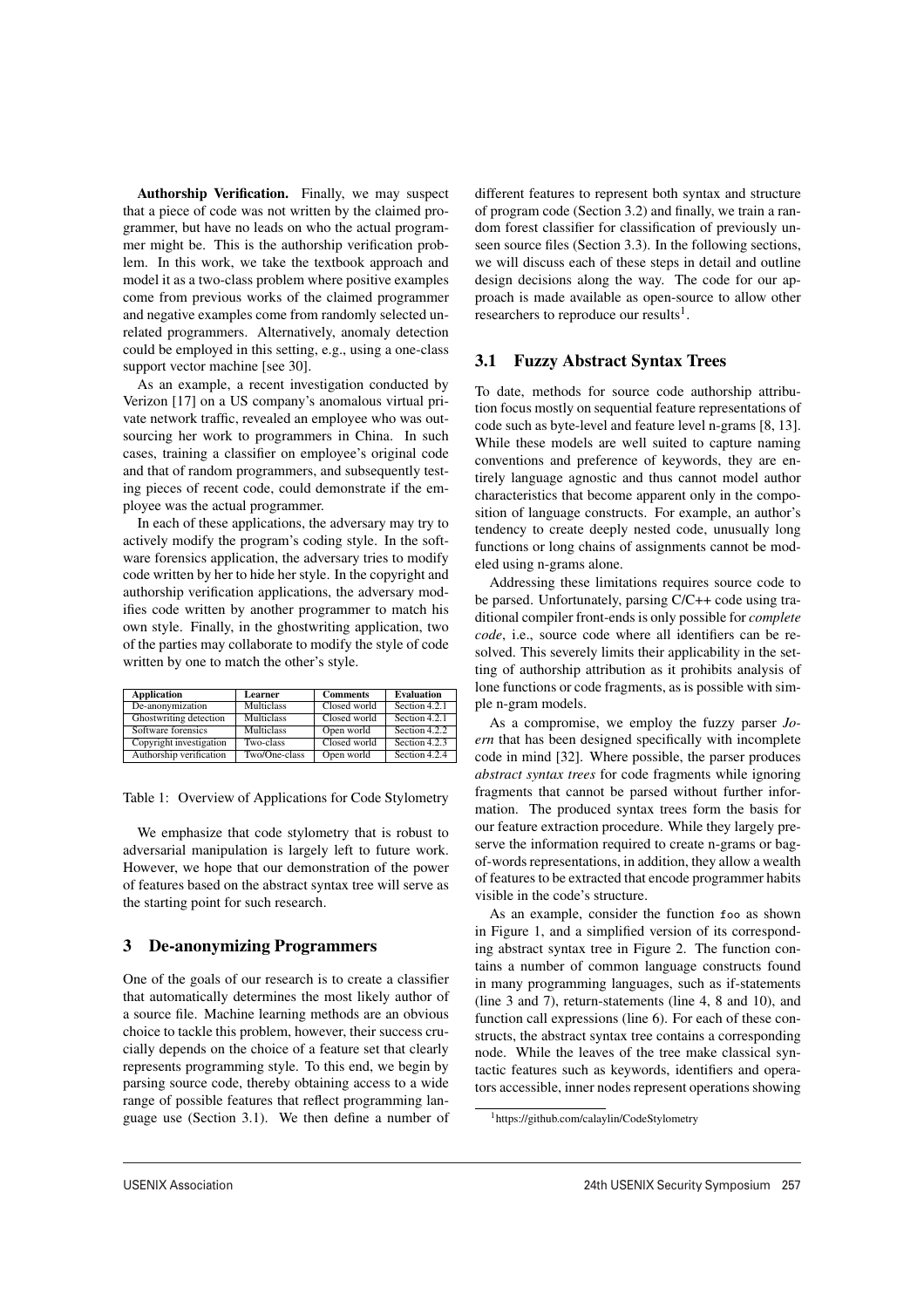```
int foo()4
   if((x < 0) || x > MAX)return -1:int ret = bar(x);if (ret != 0)return -1;else
   return 1:þ
```


Figure 2: Corresponding Abstract Syntax Tree

Figure 1: Sample Code Listing

how these basic elements are combined to form expressions and statements. In effect, the nesting of language constructs can also be analyzed to obtain a feature set representing the code's structure.

# 3.2 Feature Extraction

Analyzing coding style using machine learning approaches is not possible without a suitable representation of source code that clearly expresses program style. To address this problem, we present the *Code Stylometry Feature Set* (CSFS), a novel representation of source code developed specifically for code stylometry. Our feature set combines three types of features, namely *lexical features*, *layout features* and *syntactic features*. Lexical and layout features are obtained from source code while the syntactic features can only be obtained from ASTs. We now describe each of these feature types in detail.

# 3.2.1 Lexical and Layout Features

We begin by extracting numerical features from the source code that express preferences for certain identifiers and keywords, as well as some statistics on the use of functions or the nesting depth. Lexical and layout features can be calculated from the source code, without having access to a parser, with basic knowledge of the programming language in use. For example, we measure the number of functions per source line to determine the programmer's preference of longer over shorter functions. Furthermore, we tokenize the source file to obtain the number of occurrences of each token, so called *word unigrams*. Table 2 gives an overview of lexical features.

In addition, we consider *layout features* that represent code-indentation. For example, we determine whether the majority of indented lines begin with whitespace or tabulator characters, and we determine the ratio of whitespace to the file size. Table 3 gives a detailed description of these features.

| <b>Feature</b>                              | <b>Definition</b>                                                                                                                                                   | Count          |  |
|---------------------------------------------|---------------------------------------------------------------------------------------------------------------------------------------------------------------------|----------------|--|
| WordUnigramTF                               | Term frequency of word unigrams<br>in<br>source code                                                                                                                | dynamic*       |  |
| ln(numkeyword/<br>length)                   | Log of the number of occurrences of $key$ -<br>word divided by file length in characters,<br>where keyword is one of do, else-if, if, else,<br>switch, for or while | 7              |  |
| ln(numTernary/<br>length)                   | Log of the number of ternary operators di-<br>vided by file length in characters                                                                                    | 1              |  |
| ln(numTokens/<br>length)                    | Log of the number of word tokens divided<br>by file length in characters                                                                                            | 1              |  |
| ln(numComments/<br>length)                  | Log of the number of comments divided by<br>file length in characters                                                                                               | 1              |  |
| ln(numLiterals/<br>length)                  | Log of the number of string, character, and<br>numeric literals divided by file length in<br>characters                                                             | 1              |  |
| ln(numKeywords/<br>length)                  | Log of the number of unique keywords<br>used divided by file length in characters                                                                                   | 1              |  |
| In(numFunctions/<br>length)                 | Log of the number of functions divided by<br>file length in characters                                                                                              | $\overline{1}$ |  |
| ln(numMacros/<br>length)                    | Log of the number of preprocessor direc-<br>tives divided by file length in characters                                                                              | 1              |  |
| nestingDepth                                | Highest degree to which control statements<br>and loops are nested within each other                                                                                | 1              |  |
| branchingFactor                             | Branching factor of the tree formed by con-<br>verting code blocks of files into nodes                                                                              | 1              |  |
| avgParams                                   | The average number of parameters among<br>all functions                                                                                                             | 1              |  |
| stdDevNumParams                             | The standard deviation of the number of<br>parameters among all functions                                                                                           | 1              |  |
| avgLineLength                               | The average length of each line                                                                                                                                     | 1              |  |
| stdDevLineLength                            | The standard deviation of the character<br>lengths of each line                                                                                                     | 1              |  |
| *About 55,000 for 250 authors with 9 files. |                                                                                                                                                                     |                |  |

Table 2: Lexical Features

## 3.2.2 Syntactic Features

4

The syntactic feature set describes the properties of the language dependent abstract syntax tree, and keywords. Calculating these features requires access to an abstract syntax tree. All of these features are invariant to changes in source-code layout, as well as comments.

Table 4 gives an overview of our syntactic features. We obtain these features by preprocessing all C++ source files in the dataset to produce their abstract syntax trees.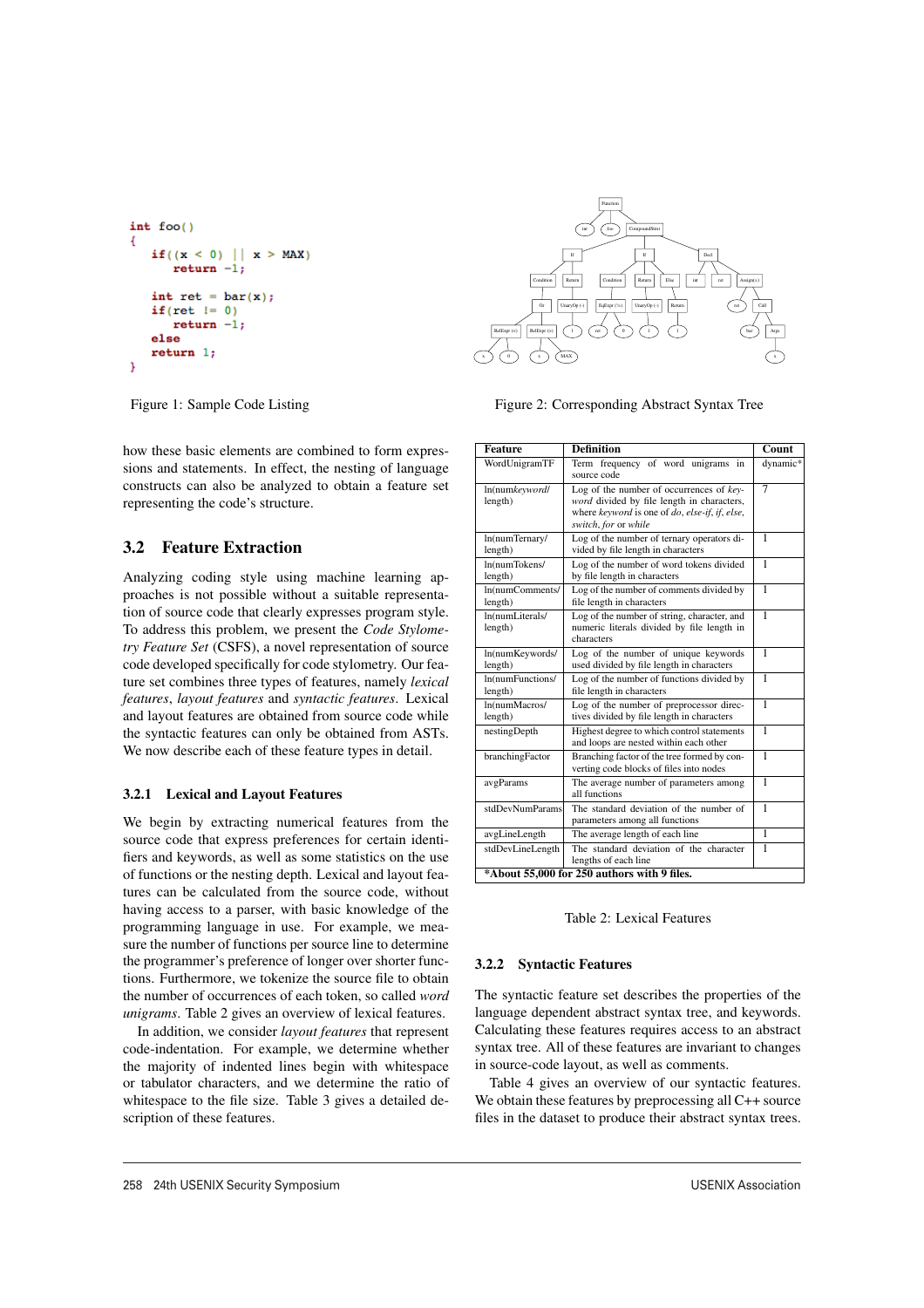| Feature                      | Definition                                                                                                                                 | Count |
|------------------------------|--------------------------------------------------------------------------------------------------------------------------------------------|-------|
| ln(numTabs/length)           | Log of the number of tab characters di-<br>vided by file length in characters                                                              |       |
| ln(numSpaces/length)         | Log of the number of space characters di-<br>vided by file length in characters                                                            | 1     |
| ln(numEmptyLines/<br>length) | Log of the number of empty lines divided<br>by file length in characters, excluding<br>leading and trailing lines between lines of<br>text | 1     |
| whiteSpaceRatio              | The ratio between the number of whites-<br>pace characters (spaces, tabs, and new-<br>lines) and non-whitespace characters                 | 1     |
| newLineBefore<br>OpenBrace   | A boolean representing whether the ma-<br>jority of code-block braces are preceded<br>by a newline character                               | 1     |
| tabsLeadLines                | A boolean representing whether the ma-<br>jority of indented lines begin with spaces<br>or tabs                                            |       |

#### Table 3: Layout Features

An abstract syntax tree is created for each function in the code. There are 58 node types in the abstract syntax tree (see Appendix A) produced by *Joern* [33].

| <b>Feature</b>                  | <b>Definition</b>                                                                               | Count     |
|---------------------------------|-------------------------------------------------------------------------------------------------|-----------|
| MaxDepthASTNode                 | Maximum depth of an AST node                                                                    | 1         |
| ASTNodeBigramsTF                | Term frequency AST node bigrams                                                                 | dynamic*  |
| ASTNodeTypesTF                  | Term frequency of 58 possible AST<br>node type excluding leaves                                 | 58        |
| ASTNodeTypesTFIDF               | Term frequency inverse document fre-<br>quency of 58 possible AST node type<br>excluding leaves | 58        |
| ASTNodeTypeAvgDep               | Average depth of 58 possible AST<br>node types excluding leaves                                 | 58        |
| cppKeywords                     | Term frequency of 84 C++ keywords                                                               | 84        |
| CodeInASTLeavesTF               | Term frequency of code unigrams in<br><b>AST</b> leaves                                         | dynamic** |
| CodeInASTLeaves<br><b>TFIDF</b> | Term frequency inverse document fre-<br>quency of code unigrams in AST<br>leaves                | dynamic** |
| CodeInASTLeaves<br>AvgDep       | Average depth of code unigrams in<br><b>AST</b> leaves                                          | dynamic** |
|                                 | *About 45,000 for 250 authors with 9 files.                                                     |           |
|                                 | ** About 7,000 for 250 authors with 9 files.                                                    |           |
|                                 | ** About 4,000 for 150 authors with 6 files.                                                    |           |
|                                 | ** About 2,000 for 25 authors with 9 files.                                                     |           |
|                                 |                                                                                                 |           |

#### Table 4: Syntactic Features

The AST node bigrams are the most discriminating features of all. AST node bigrams are two AST nodes that are connected to each other. In most cases, when used alone, they provide similar classification results to using the entire feature set.

The term frequency (TF) is the raw frequency of a node found in the abstract syntax trees for each file. The term frequency inverse document frequency (TFIDF) of nodes is calculated by multiplying the term frequency of a node by inverse document frequency. The goal in using the inverse document frequency is normalizing the term frequency by the number of authors actually using that

5

particular type of node. The inverse document frequency is calculated by dividing the number of authors in the dataset by the number of authors that use that particular node. Consequently, we are able to capture how rare of a node it is and weight it more according to its rarity.

The maximum depth of an abstract syntax tree reflects the deepest level a programmer nests a node in the solution. The average depth of the AST nodes shows how nested or deep a programmer tends to use particular structural pieces. And lastly, term frequency of each C++ keyword is calculated. Each of these features is written to a feature vector to represent the solution file of a specific author and these vectors are later used in training and testing by machine learning classifiers.

# 3.3 Classification

Using the feature set presented in the previous section, we can now express fragments of source code as numerical vectors, making them accessible to machine learning algorithms. We proceed to perform feature selection and train a random forest classifier capable of identifying the most likely author of a code fragment.

#### 3.3.1 Feature Selection

Due to our heavy use of unigram term frequency and TF/IDF measures, and the diversity of individual terms in the code, our resulting feature vectors are extremely large and sparse, consisting of tens of thousands of features for hundreds of classes. The dynamic *Code stylometry feature set*, for example, produced close to 120,000 features for 250 authors with 9 solution files each.

In many cases, such feature vectors can lead to overfitting (where a rare term, by chance, uniquely identifies a particular author). Extremely sparse feature vectors can also damage the accuracy of random forest classifiers, as the sparsity may result in large numbers of zerovalued features being selected during the random subsampling of the features to select a best split. This reduces the number of 'useful' splits that can be obtained at any given node, leading to poorer fits and larger trees. Large, sparse feature vectors can also lead to slowdowns in model fitting and evaluation, and are often more difficult to interpret. By selecting a smaller number of more informative features, the sparsity in the feature vector can be greatly reduced, thus allowing the classifier to both produce more accurate results and fit the data faster.

We therefore employed a feature selection step using WEKA's information gain [26] criterion, which evaluates the difference between the entropy of the distribution of classes and the entropy of the conditional distribution of classes given a particular feature:

$$
IG(A, M_i) = H(A) - H(A|M_i)
$$
 (1)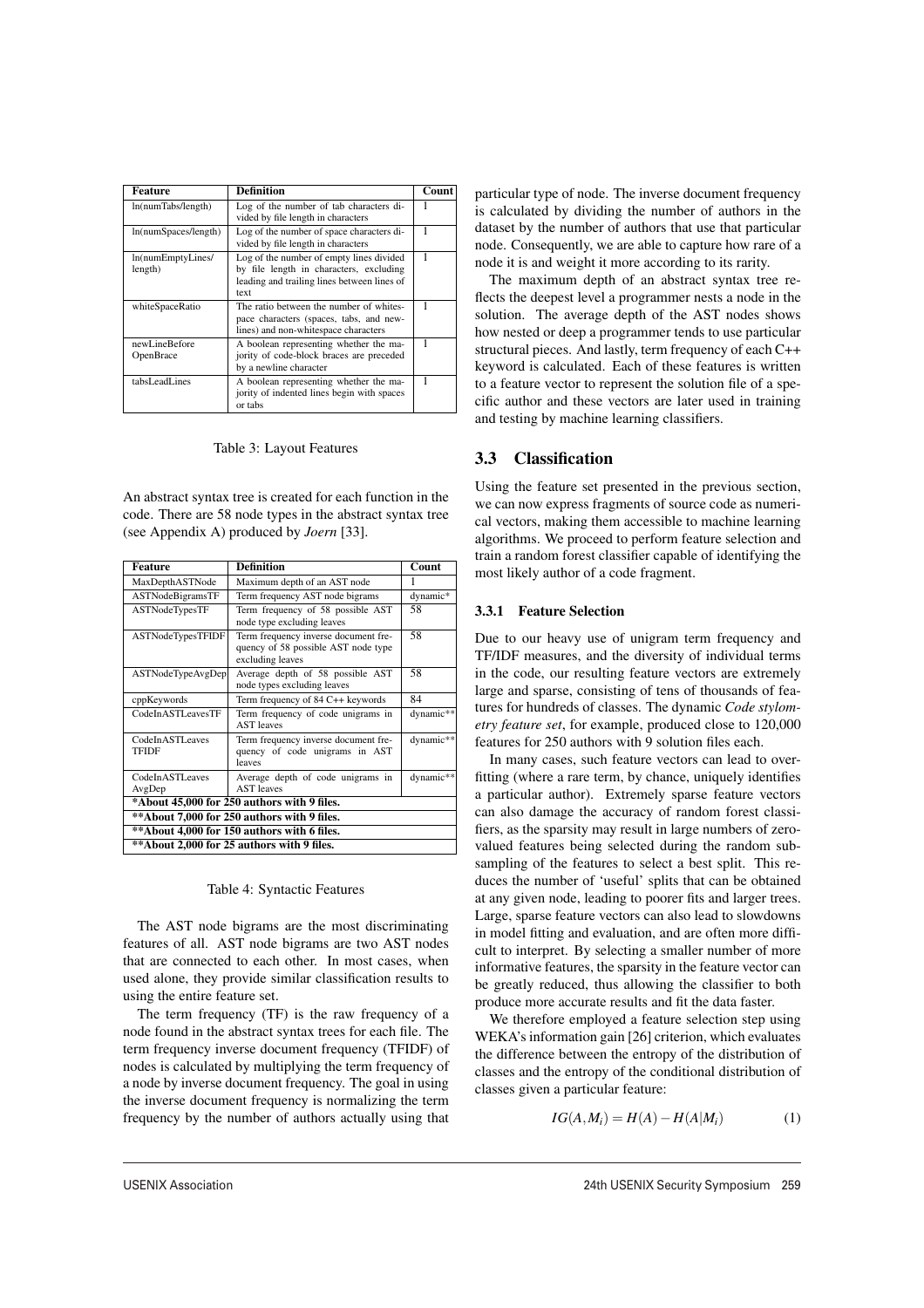where *A* is the class corresponding to an author, *H* is Shannon entropy, and  $M_i$  is the  $i^{th}$  feature of the dataset. Intuitively, the information gain can be thought of as measuring the amount of information that the observation of the value of feature *i* gives about the class label associated with the example.

To reduce the total size and sparsity of the feature vector, we retained only those features that individually had non-zero information gain. (These features can be referred to as IG-CSFS throughout the rest of the paper.) Note that, as  $H(A|M_i) \leq H(A)$ , information gain is always non-negative. While the use of information gain on a variable-per-variable basis implicitly assumes independence between the features with respect to their impact on the class label, this conservative approach to feature selection means that we only use features that have demonstrable value in classification.

To validate this approach to feature selection, we applied this method to two distinct sets of source code files, and observed that sets of features with non-zero information gain were nearly identical between the two sets, and the ranking of features was substantially similar between the two. This suggests that the application of information gain to feature selection is producing a robust and consistent set of features (see Section 4 for further discussion). All the results are calculated by using CSFS and IG-CSFS. Using IG-CSFS on all experiments demonstrates how these features generalize to different datasets that are larger in magnitude. One other advantage of IG-CSFS is that it consists of a few hundred features that result in non-sparse feature vectors. Such a compact representation of coding style makes de-anonymizing thousands of programmers possible in minutes.

#### 3.3.2 Random Forest Classification

We used the random forest ensemble classifier [7] as our classifier for authorship attribution. Random forests are ensemble learners built from collections of decision trees, each of which is grown by randomly sampling *N* training samples with replacement, where *N* is the number of instances in the dataset. To reduce correlation between trees, features are also subsampled; commonly  $(logM) + 1$  features are selected at random (without replacement) out of *M*, and the best split on these  $(logM) + 1$  features is used to split the tree nodes. The number of selected features represents one of the few tuning parameters in random forests: increasing the number of features increases the correlation between trees in the forest which can harm the accuracy of the overall ensemble, however increasing the number of features that can be chosen at each split increases the classification accuracy of each individual tree making them stronger classifiers with low error rates. The optimal range of number of features can be found using the out of bag (oob) error estimate, or the error estimate derived from those samples not selected for training on a given tree.

During classification, each test example is classified via each of the trained decision trees by following the binary decisions made at each node until a leaf is reached, and the results are then aggregated. The most populous class can be selected as the output of the forest for simple classification, or classifications can be ranked according to the number of trees that 'voted' for a label when performing relaxed attribution (see Section 4.3.4).

We employed random forests with 300 trees, which empirically provided the best trade-off between accuracy and processing time. Examination of numerous oob values across multiple fits suggested that  $(log M) + 1$  random features (where *M* denotes the total number of features) at each split of the decision trees was in fact optimal in all of the experiments (listed in Section 4), and was used throughout. Node splits were selected based on the information gain criteria, and all trees were grown to the largest extent possible, without pruning.

The data was analyzed via *k*-fold cross-validation, where the data was split into training and test sets stratified by author (ensuring that the number of code samples per author in the training and test sets was identical across authors). *k* varies according to datasets and is equal to the number of instances present from each author. The cross-validation procedure was repeated 10 times, each with a different random seed. We report the average results across all iterations in the results, ensuring that they are not biased by improbably easy or difficult to classify subsets.

# 4 Evaluation

6

In the evaluation section, we present the results to the possible scenarios formulated in the problem statement and evaluate our method. The corpus section gives an overview of the data we collected. Then, we present the main results to programmer de-anonymization and how it scales to 1,600 programmers, which is an immediate privacy concern for open source contributors that prefer to remain anonymous. We then present the training data requirements and efficacy of types of features. The obfuscation section discusses a possible countermeasure to programmer de-anonymization. We then present possible machine learning formulations along with the verification section that extends the approach to an open world problem. We conclude the evaluation with generalizing the method to other programming languages and providing software engineering insights.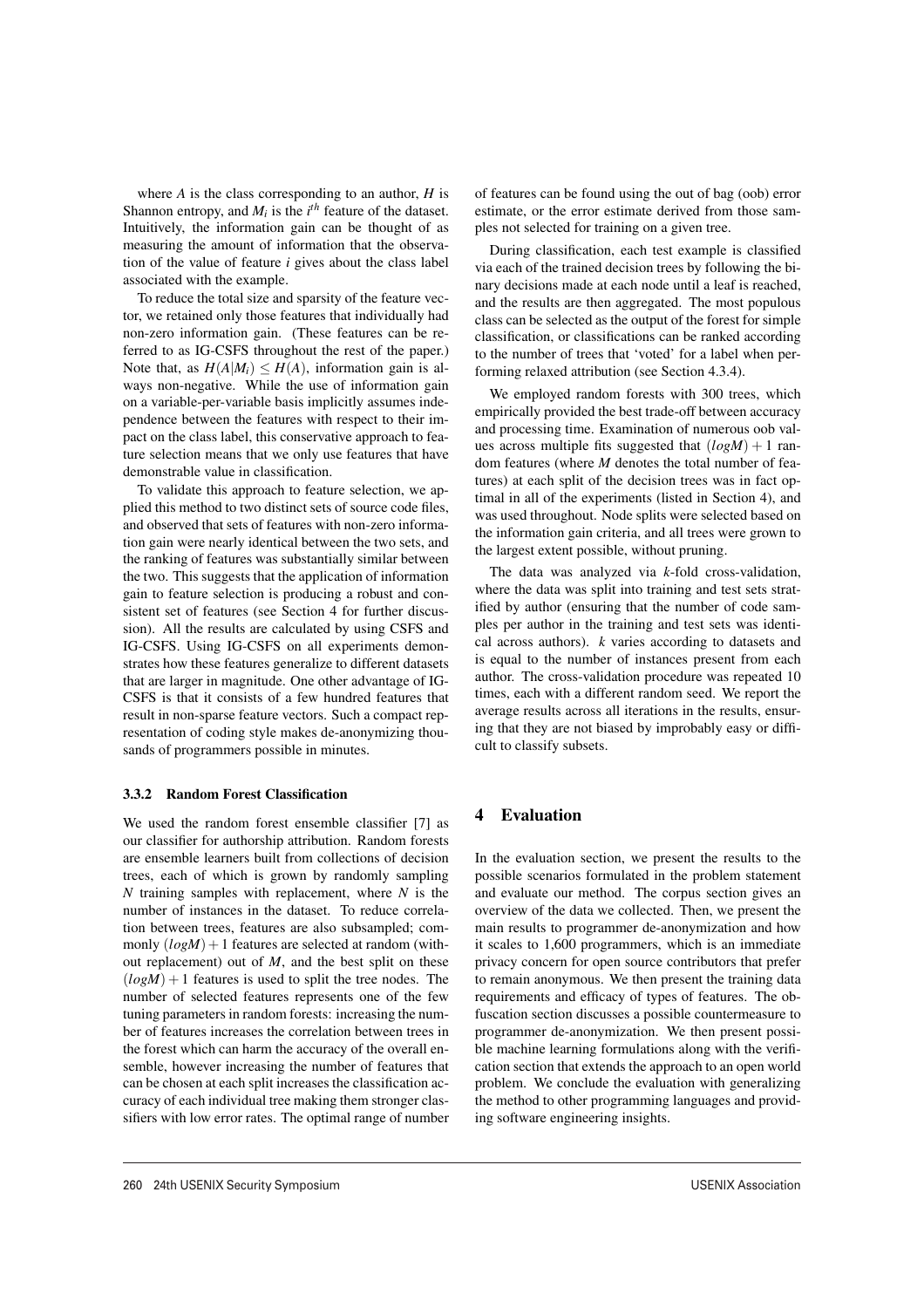# 4.1 Corpus

One concern in source code authorship attribution is that we are actually identifying differences in coding style, rather than merely differences in functionality. Consider the case where Alice and Bob collaborate on an open source project. Bob writes user interface code whereas Alice works on the network interface and backend analytics. If we used a dataset derived from their project, we might differentiate differences between frontend and backend code rather than differences in style.

In order to minimize these effects, we evaluate our method on the source code of solutions to programming tasks from the international programming competition *Google Code Jam (GCJ)*, made public in 2008 [2]. The competition consists of algorithmic problems that need to be solved in a programming language of choice. In particular, this means that all programmers solve the same problems, and hence implement similar functionality, a property of the dataset crucial for code stylometry analysis.

The dataset contains solutions by professional programmers, students, academics, and hobbyists from 166 countries. Participation statistics are similar over the years. Moreover, it contains problems of different difficulty, as the contest takes place in several rounds. This allows us to assess whether coding style is related to programmer experience and problem difficulty.

The most commonly used programming language was C++, followed by Java, and Python. We chose to investigate source code stylometry on C++ and C because of their popularity in the competition and having a parser for C/C++ readily available [32]. We also conducted some preliminary experimentation on Python.

A validation dataset was created from 2012's GCJ competition. Some problems had two stages, where the second stage involved answering the same problem in a limited amount of time and for a larger input. The solution to the large input is essentially a solution for the small input but not vice versa. Therefore, collecting both of these solutions could result in duplicate and identical source code. In order to avoid multiple entries, we only collected the small input versions' solutions to be used in our dataset.

The programmers had up to 19 solution files in these datasets. Solution files have an average of 70 lines of code per programmer.

To create our experimental datasets that are discussed in further detail in the results section;

(i) We first partitioned the corpus of files by year of competition. The "main" dataset includes files drawn from 2014 (250 programmers). The "validation" dataset files come from 2012, and the "multi-year" dataset files come from years 2008 through 2014 (1,600 programmers).

7

(ii) Within each year, we ordered the corpus files by the round in which they were written, and by the problem within a round, as all competitors proceed through the same sequence of rounds in that year. As a result, we performed stratified cross validation on each program file by the year it was written, by the round in which the program was written, by the problems solved in the round, and by the author's highest round completed in that year.

Some limitations of this dataset are that it does not allow us to assess the effect of style guidelines that may be imposed on a project or attributing code with multiple/mixed programmers. We leave these interesting questions for future work, but posit that our improved results with basic stylometry make them worthy of study.

## 4.2 Applications

In this section, we will go over machine learning task formulations representing five possible real-world applications presented in Section 2.

# 4.2.1 Multiclass Closed World Task

This section presents our main experiment—deanonymizing 250 programmers in the difficult scenario where all programmers solved the same set of problems. The machine learning task formulation for de-anonymizing programmers also applies to ghostwriting detection. The biggest dataset formed from 2014's Google Code Jam Competition with 9 solution files to the same problem had 250 programmers. These were the easiest set of 9 problems, making the classification more challenging (see Section 4.3.6). We reached 91.78% accuracy in classifying 250 programmers with the *Code Stylometry Feature Set*. After applying information gain and using the features that had information gain, the accuracy was 95.08%.

We also took 250 programmers from different years and randomly selected 9 solution files for each one of them. We used the information gain features obtained from 2014's dataset to see how well they generalize. We reached 98.04% accuracy in classifying 250 programmers. This is 3% higher than the controlled large dataset's results. The accuracy might be increasing because of using a mixed set of Google Code Jam problems, which potentially contains the possible solutions' properties along with programmers' coding style and makes the code more distinct.

We wanted to evaluate our approach and validate our method and important features. We created a dataset from 2012's Google Code Jam Competition with 250 programmers who had the solutions to the same set of 9 problems. We extracted only the features that had positive information gain in 2014's dataset that was used as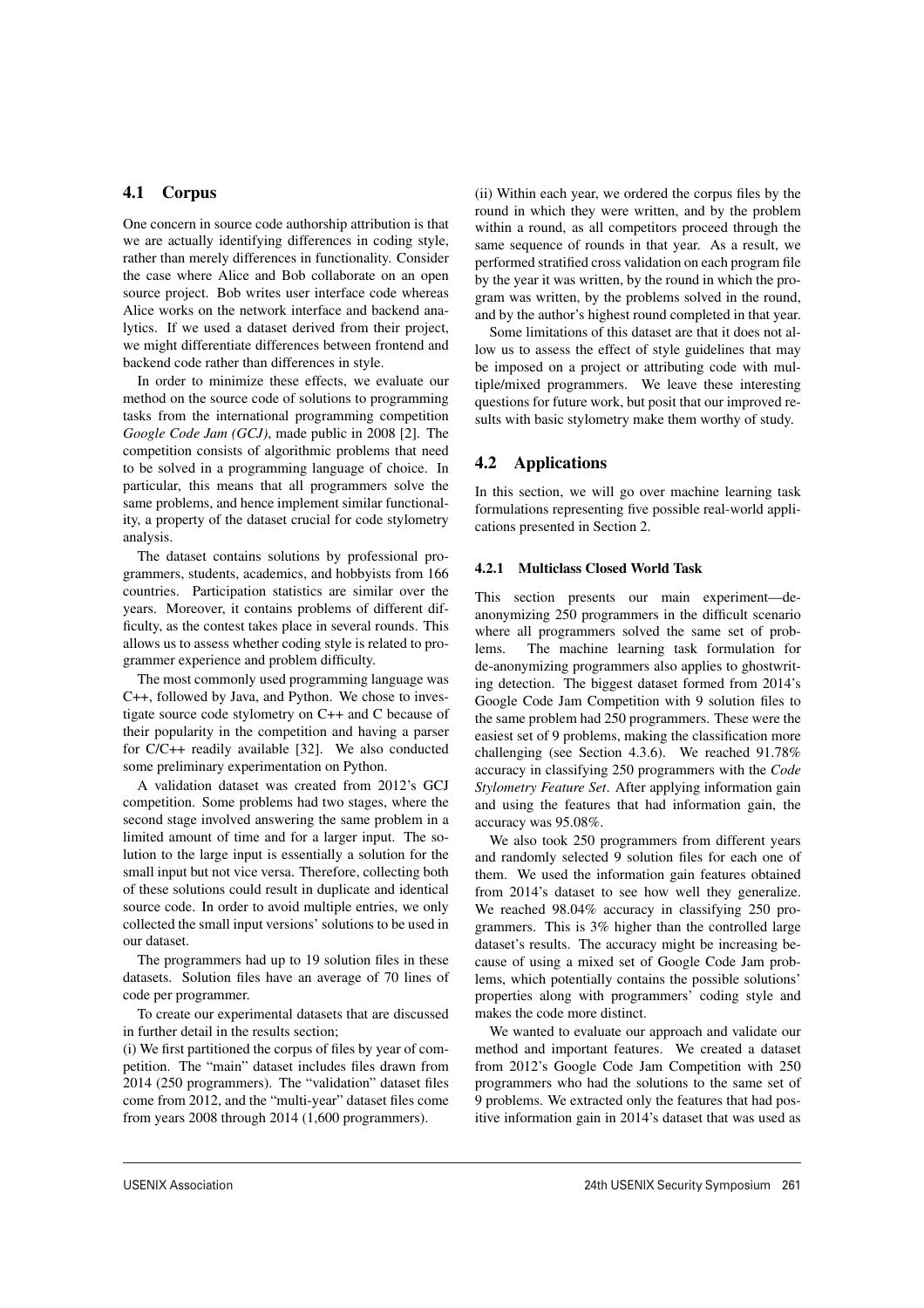the main dataset to implement the approach. The classification accuracy was 96.83%, which is higher than the 95.07% accuracy obtained in 2014's dataset.

The high accuracy of validation results in Table 5 show that we identified the important features of code stylometry and found a stable feature set. This feature set does not necessarily represent the exact features for all possible datasets. For a given dataset that has ground truth information on authorship, following the same approach should generate the most important features that represent coding style in that particular dataset.

| $A = \# programmers, F = max \#problems completed$         |                                                  |                     |  |  |
|------------------------------------------------------------|--------------------------------------------------|---------------------|--|--|
|                                                            | N = #problems included in dataset ( $N \leq F$ ) |                     |  |  |
| $A = 250$ from 2014                                        | $A = 250$ from 2012                              | $A = 250$ all vears |  |  |
| $F = 9$ from 2014                                          | $F > 9$ all vears<br>$F = 9$ from 2014           |                     |  |  |
| $N = 9$                                                    | $N = 9$<br>$N = 9$                               |                     |  |  |
| Average accuracy after 10 iterations with IG-CSFS features |                                                  |                     |  |  |
| $95.07\%$<br>$96.83\%$<br>98.04%                           |                                                  |                     |  |  |

Table 5: Validation Experiments

### 4.2.2 Mutliclass Open World Task

The experiments in this section can be used in software forensics to find out the programmer of a piece of malware. In software forensics, the analyst does not know if source code belongs to one of the programmers in the candidate set of programmers. In such cases, we can classify the anonymous source code, and if the majority number of votes of trees in the random forest is below a certain threshold, we can reject the classification considering the possibility that it might not belong to any of the classes in the training data. By doing so, we can scale our approach to an open world scenario, where we might not have encountered the suspect before. As long as we determine a confidence threshold based on training data [30], we can calculate the probability that an instance belongs to one of the programmers in the set and accordingly accept or reject the classification.

We performed 270 classifications in a 30-class problem using all the features to determine the confidence threshold based on the training data. The accuracy was 96.67%. There were 9 misclassifications and all of them were classified with less than 15% confidence by the classifier. The class probability or classification confidence that source code fragment *C* is of class *i* is calculated by taking the percentage of trees in the random forest that voted for that particular class, as follows2:

$$
P(C_i) = \frac{\sum_j V_j(i)}{|T|_f} \tag{2}
$$

8

Where  $V_j(i) = 1$  if the  $j<sup>th</sup>$  tree voted for class *i* and 0 otherwise, and  $|T|_f$  denotes the total number of trees in forest *f*. Note that by construction,  $\sum_{i} P(C_i) = 1$  and *P*( $C_i$ ) ≥ 0  $\forall$  *i*, allowing us to treat *P*( $C_i$ ) as a probability measure.

There was one correct classification made with 13.7% confidence. This suggests that we can use a threshold between 13.7% and 15% confidence level for verification, and manually analyze the classifications that did not pass the confidence threshold or exclude them from results.

We picked an aggressive threshold of 15% and to validate it, we trained a random forest classifier on the same set of 30 programmers 270 code samples. We tested on 150 different files from the programmers in the training set. There were 6 classifications below the 15% threshold and two of them were misclassified. We took another set of 420 test files from 30 programmers that were not in the training set. All the files from the 30 programmers were attributed to one of the 30 programmers in the training set since this is a closed world classification task, however, the highest confidence level in these classifications was 14.7%. The 15% threshold catches all the instances that do not belong to the programmers in the suspect set, gets rid of 2 misclassifications and 4 correct classifications. Consequently, when we see a classification with less than a threshold value, we can reject the classification and attribute the test instance to an unknown suspect.

#### 4.2.3 Two-class Closed World Task

Source code author identification could automatically deal with source code copyright disputes without requiring manual analysis by an objective code investigator. A copyright dispute on code ownership can be resolved by comparing the styles of both parties claiming to have generated the code. The style of the disputed code can be compared to both parties' other source code to aid in the investigation. To imitate such a scenario, we took 60 different pairs of programmers, each with 9 solution files. We used a random forest and 9-fold cross validation to classify two programmers' source code. The average classification accuracy using CSFS set is 100.00% and 100.00% with the information gain features.

#### 4.2.4 Two-class/One-class Open World Task

Another two-class machine learning task can be formulated for authorship verification. We suspect Mallory of plagiarizing, so we mix in some code of hers with a large sample of other people, test, and see if the disputed code gets classified as hers or someone else's. If it gets classified as hers, then it was with high probability really written by her. If it is classified as someone else's, it really was someone else's code. This could be an open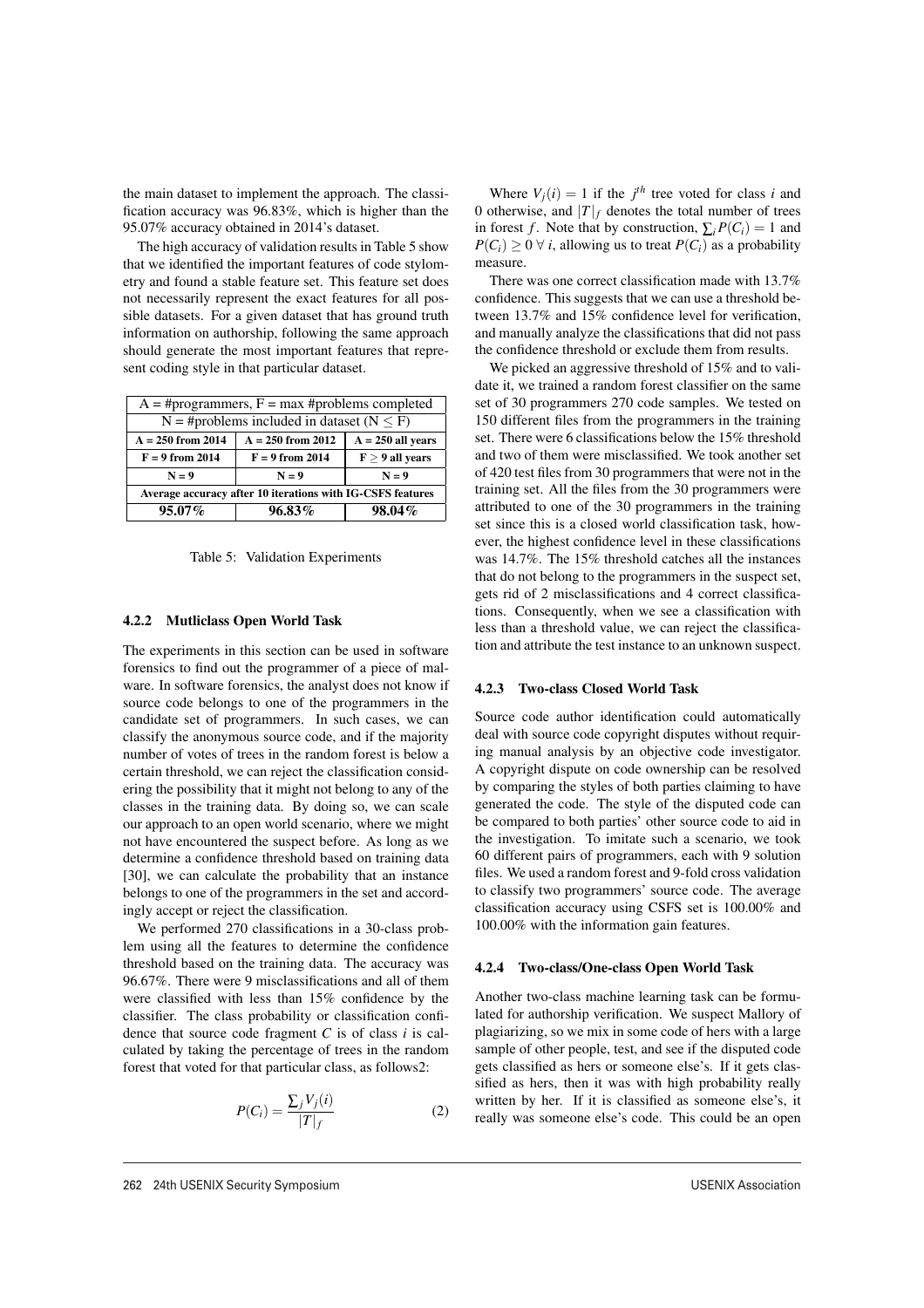world problem and the person that originally wrote the code could be a previously unknown programmer.

This is a two-class problem with classes Mallory and others. We train on Mallory's solutions to problems a, b, c, d, e, f, g, h. We also train on programmer A's solution to problem a, programmer B's solution to problem b, programmer C's solution to problem c, programmer D's solution to problem d, programmer E's solution to problem e, programmer F's solution to problem f, programmer G's solution to problem g, programmer H's solution to problem h and put them in one class called ABCDE-FGH. We train a random forest classifier with 300 trees on classes Mallory and ABCDEFGH. We have 6 test instances from Mallory and 6 test instances from another programmer ZZZZZZ, who is not in the training set.

These experiments have been repeated in the exact same setting with 80 different sets of programmers ABCDEFGH, ZZZZZZ and Mallorys. The average classification accuracy for Mallory using the CSFS set is 100.00%. ZZZZZZ's test instances are classified as programmer ABCDEFGH 82.04% of the time, and classified as Mallory for the rest of the time while using the CSFS. Depending on the amount of false positives we are willing to accept, we can change the operating point on the ROC curve.

These results are also promising for use in cases where a piece of code is suspected to be plagiarized. Following the same approach, if the classification result of the piece of code is someone other than Mallory, that piece of code was with very high probability not written by Mallory.

# 4.3 Additional Insights

### 4.3.1 Scaling

We collected a larger dataset of 1,600 programmers from various years. Each of the programmers had 9 source code samples. We created 7 subsets of this large dataset in differing sizes, with 250, 500, 750, 1,000, 1,250, 1,500, and 1,600 programmers. These subsets are useful to understand how well our approach scales. We extracted the specific features that had information gain in the main 250 programmer dataset from this large dataset. In theory, we need to use more trees in the random forest as the number of classes increase to decrease variance, but we used fewer trees compared to smaller experiments. We used 300 trees in the random forest to run the experiments in a reasonable amount of time with a reasonable amount of memory. The accuracy did not decrease too much when increasing the number of programmers. This result shows that information gain features are robust against changes in class and are important properties of programmers' coding styles. The following Figure 3 demonstrates how well our method scales. We are able to de-anonymize 1,600 programmers using 32GB memory within one hour. Alternately, we can use 40 trees and get nearly the same accuracy (within 0.5%) in a few minutes.



Figure 3: Large Scale De-anonymization

#### 4.3.2 Training Data and Features

We selected different sets of 62 programmers that had *F* solution files, from 2 up to 14. Each dataset has the solutions to the same set of *F* problems by different sets of programmers. Each dataset consisted of programmers that were able to solve exactly *F* problems. Such an experimental setup makes it possible to investigate the effect of programmer skill set on coding style. The size of the datasets were limited to 62, because there were only 62 contestants with 14 files. There were a few contestants with up to 19 files but we had to exclude them since there were not enough programmers to compare them.

The same set of *F* problems were used to ensure that the coding style of the programmer is being classified and not the properties of possible solutions of the problem itself. We were able to capture personal programming style since all the programmers are coding the same functionality in their own ways.

Stratified *F*-fold cross validation was used by training on everyone's  $(F - 1)$  solutions and testing on the  $F<sup>th</sup>$ problem that did not appear in the training set. As a result, the problems in the test files were encountered for the first time by the classifier.

We used a random forest with 300 trees and *(logM)+1* features with *F*-fold stratified cross validation, first with the *Code Stylometry Feature Set* (CSFS) and then with the CSFS's features that had information gain.

Figure 4 shows the accuracy from 13 different sets of 62 programmers with 2 to 14 solution files, and consequently 1 to 13 training files. The *CSFS* reaches an optimal training set size at 9 solution files, where the classifier trains on  $8(F - 1)$  solutions.

In the datasets we constructed, as the number of files increase and problems from more advanced rounds are included, the average line of code (LOC) per file also increases. The average lines of code per source code in the dataset is 70. Increased number of lines of code might have a positive effect on the accuracy but at the same time it reveals programmer's choice of program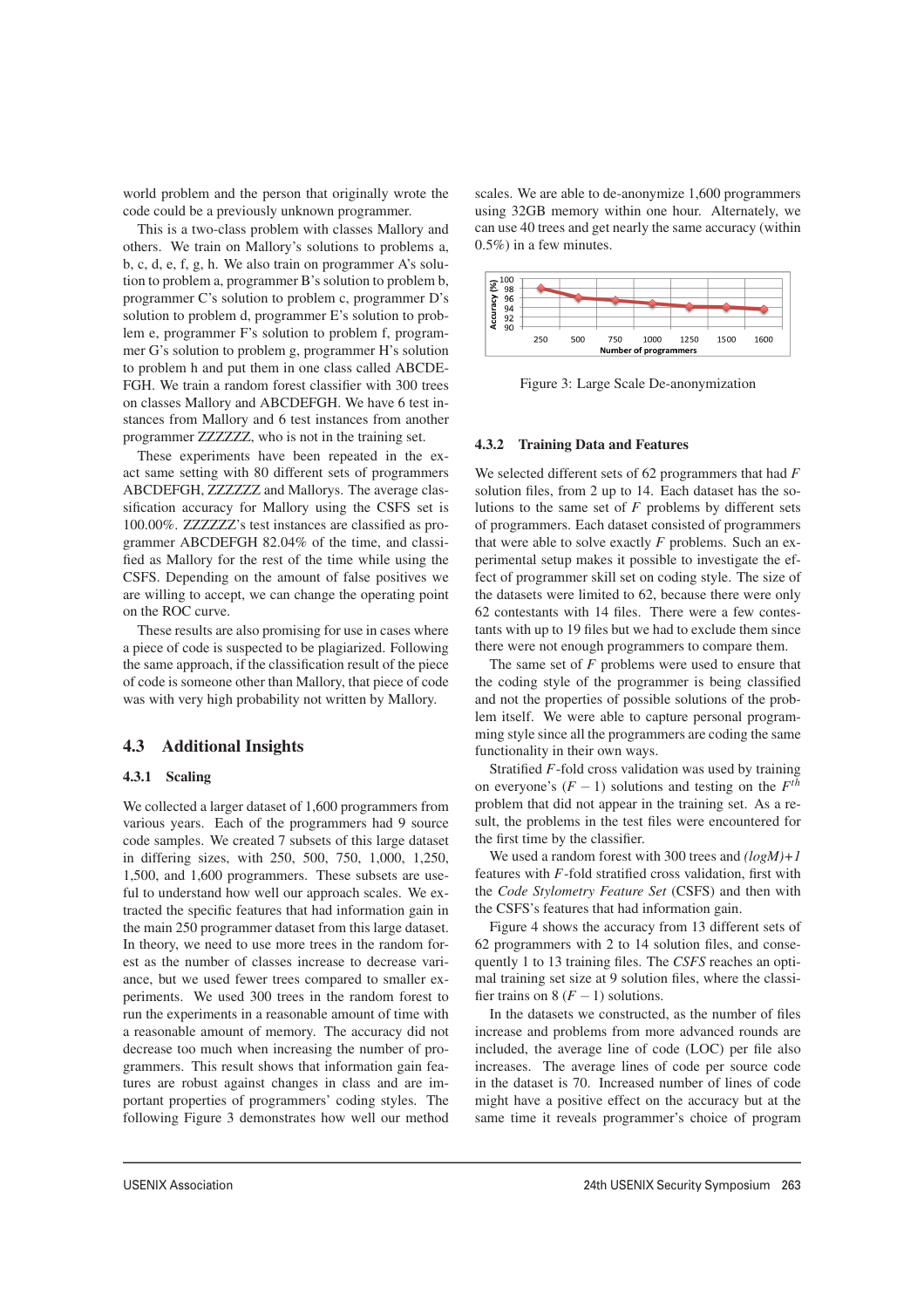

Figure 4: Training Data

length in implementing the same functionality. On the other hand, the average line of code of the 7 easier (76 LOC) or difficult problems (83 LOC) taken from contestants that were able to complete 14 problems, is higher than the average line of code (68) of contestants that were able to solve only 7 problems. This shows that programmers with better skills tend to write longer code to solve Google Code Jam problems. The mainstream idea is that better programmers write shorter and cleaner code which contradicts with line of code statistics in our datasets. Google Code Jam contestants are supposed to optimize their code to process large inputs with faster performance. This implementation strategy might be leading to advanced programmers implementing longer solutions for the sake of optimization.

We took the dataset with 62 programmers each with 9 solutions. We get 97.67% accuracy with all the features and 99.28% accuracy with the information gain features. We excluded all the syntactic features and the accuracy dropped to 88.89% with all the non-syntactic features and 88.35% with the information gain features of the non-syntactic feature set. We ran another experiment using only the syntactic features and obtained 96.06% with all the syntactic features and 96.96% with the information gain features of the syntactic feature set. Most of the classification power is preserved with the syntactic features, and using non-syntactic features leads to a significant decline in accuracy.

#### 4.3.3 Obfuscation

We took a dataset with 9 solution files and 20 programmers and obfuscated the code using an off-the-shelf C++ obfuscator called stunnix [3]. The accuracy with the information gain code stylometry feature set on the obfuscated dataset is 98.89%. The accuracy on the same dataset when the code is not obfuscated is 100.00%. The obfuscator refactored function and variable names, as well as comments, and stripped all the spaces, preserving the functionality of code without changing the structure of the program. Obfuscating the data produced little detectable change in the performance of the classifier for this sample. The results are summarized in Table 6.

We took the maximum number of programmers, 20, that had solutions to 9 problems in C and obfuscated the code (see example in Appendix B) using a much more sophisticated open source obfuscator called Tigress [1]. In particular, Tigress implements*function virtualization*, an obfuscation technique that turns functions into interpreters and converts the original program into corresponding bytecode. After applying function virtualization, we were less able to effectively de-anonymize programmers, so it has potential as a countermeasure to programmer de-anonymization. However, this obfuscation comes at a cost. First of all, the obfuscated code is neither readable nor maintainable, and is thus unsuitable for an open source project. Second, the obfuscation adds significant overhead (9 times slower) to the runtime of the program, which is another disadvantage.

The accuracy with the information gain feature set on the obfuscated dataset is reduced to 67.22%. When we limit the feature set to AST node bigrams, we get 18.89% accuracy, which demonstrates the need for all feature types in certain scenarios. The accuracy on the same dataset when the code is not obfuscated is 95.91%.

| <b>Obfuscator</b>          | <b>Programmers</b> | Lang  | <b>Results</b><br>W/O | <b>Results</b><br>w/ |  |
|----------------------------|--------------------|-------|-----------------------|----------------------|--|
|                            |                    |       | <b>Obfuscation</b>    | <b>Obfuscation</b>   |  |
| Stunnix                    | 20                 | $C++$ | 98.89%                | 100.00%              |  |
| Stunnix                    | 20                 | $C++$ | 98.89*%               | 98.89*%              |  |
| <b>Tigress</b>             | 20                 |       | 93.65%                | 58.33%               |  |
| <b>Tigress</b>             | 20                 |       | $95.91*$ %            | $67.22*%$            |  |
| *Information gain features |                    |       |                       |                      |  |

Table 6: Effect of Obfuscation on De-anonymization

#### 4.3.4 Relaxed Classification

The goal here is to determine whether it is possible to reduce the number of suspects using code stylometry. Reducing the set of suspects in challenging cases, such as having too many suspects, would reduce the effort required to manually find the actual programmer of the code.

In this section, we performed classification on the main 250 programmer dataset from 2014 using the information gain features. The classification was relaxed to a set of top *R* suspects instead of exact classification of the programmer. The relaxed factor *R* varied from 1 to 10. Instead of taking the highest majority vote of the decisions trees in the random forest, the highest *R* majority vote decisions were taken and the classification result was considered correct if the programmer was in the set of top *R* highest voted classes. The accuracy does not improve much after the relaxed factor is larger than 5.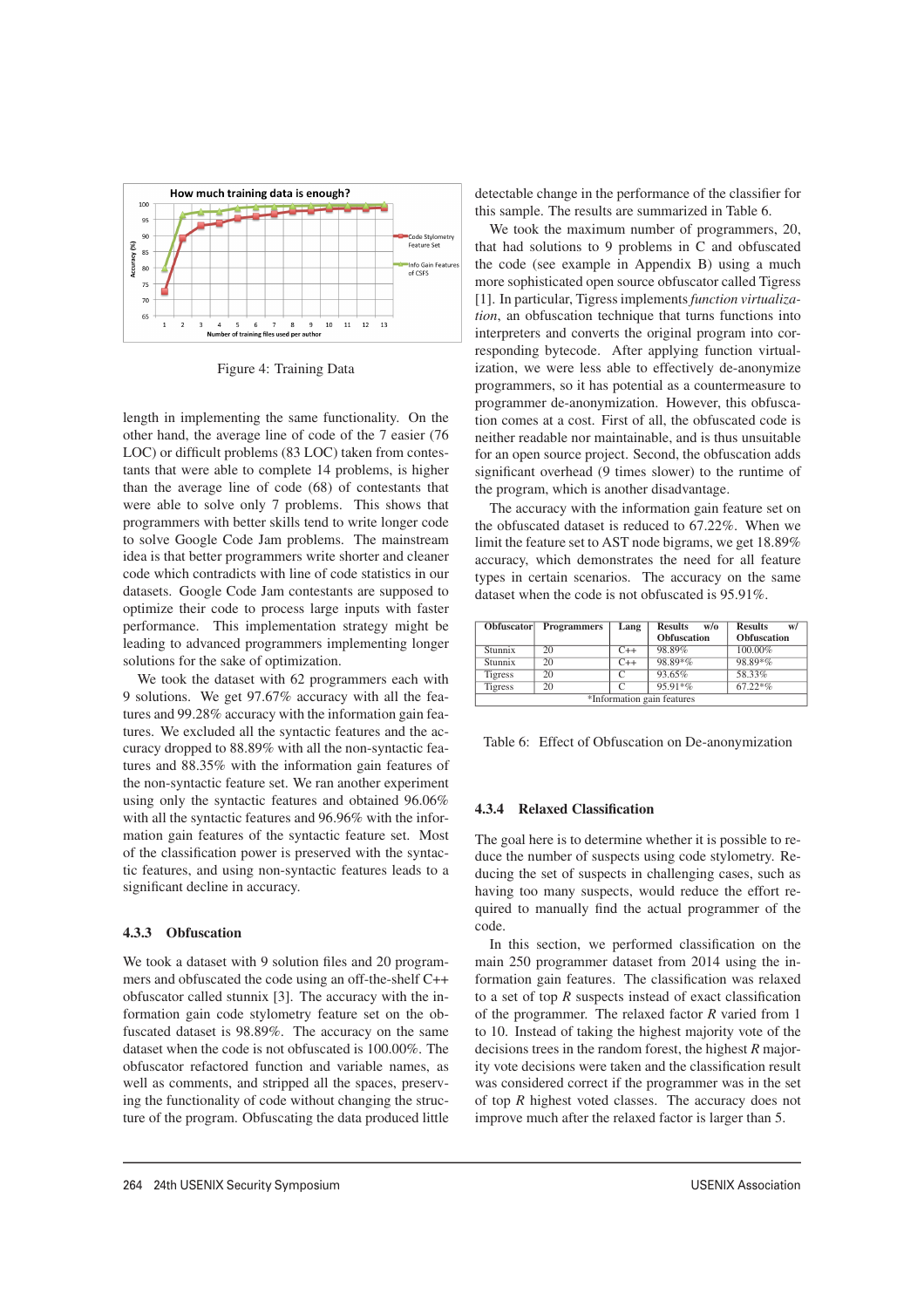

Figure 5: Relaxed Classification with 250 Programmers

#### 4.3.5 Generalizing the Method

Features derived from ASTs can represent coding styles in various languages. These features are applicable in cases when lexical and layout features may be less discriminating due to formatting standards and reliance on whitespace and other 'lexical' features as syntax, such as Python's PEP8 formatting. To show that our method generalizes, we collected source code of 229 Python programmers from GCJ's 2014 competition. 229 programmers had exactly 9 solutions. Using only the Python equivalents of syntactic features listed in Table 4 and 9-fold cross-validation, the average accuracy is 53.91% for top-1 classification, 75.69% for top-5 relaxed attribution. The largest set of programmers to all work on the same set of 9 problems was 23 programmers. The average accuracy in identifying these 23 programmers is 87.93% for top-1 and 99.52% for top-5 relaxed attribution. The same classification tasks using the information gain features are also listed in Table 7. The overall accuracy in datasets composed of Python code are lower than C++ datasets. In Python datasets, we only used syntactic features from ASTs that were generated by a parser that was not fuzzy. The lack of quantity and specificity of features accounts for the decreased accuracy. The Python dataset's information gain features are significantly fewer in quantity, compared to C++ dataset's information gain features. Information gain only keeps features that have discriminative value all on their own. If two features only provide discriminative value when used together, then information gain will discard them. So if a lot of the features for the Python set are only jointly discriminative (and not individually discriminative), then the information gain criteria may be removing features that in combination could effectively discriminate between authors. This might account for the decrease when using information gain features. While in the context of other results in this paper the results in Table 7 appear lackluster, it is worth noting that even this preliminary test using only syntactic features has comparable performance to other prior work at a similar scale (see Section 6 and Table 9), demonstrating the utility of syntactic features and the relative ease of generating them for novel programming languages. Nevertheless, a CSFS equivalent feature set can be generated for other programming languages by implementing the layout and lexical features as well as using a fuzzy parser.

| Lang.         |     | <b>Programmers</b>   Classification | - IG | $Top-5$       | $Top-5 IG$ |
|---------------|-----|-------------------------------------|------|---------------|------------|
| <b>Python</b> |     | 87.93%                              |      | 79.71% 99.52% | 96.62      |
| Python        | 229 | 53.91%                              |      | 39.16% 75.69% | 55.46      |

Table 7: Generalizing to Other Programming Languages

#### 4.3.6 Software Engineering Insights

We wanted to investigate if programming style is consistent throughout years. We found the contestants that had the same username and country information both in 2012 and 2014. We assumed that these are the same people but there is a chance that they might be different people. In 2014, someone else might have picked up the same username from the same country and started using it. We are going to ignore such a ground truth problem for now and assume that they are the same people.

We took a set of 25 programmers from 2012 that were also contestants in 2014's competition. We took 8 files from their submissions in 2012 and trained a random forest classifier with 300 trees using CSFS. We had one instance from each one of the contestants from 2014. The correct classification of these test instances from 2014 is 96.00%. The accuracy dropped to 92.00% when using only information gain features, which might be due to the aggressive elimination of pairs of features that are jointly discriminative. These 25 programmers' 9 files from 2014 had a correct classification accuracy of 98.04%. These results indicate that coding style is preserved up to some degree throughout years.

To investigate problem difficulty's effect on coding style, we created two datasets from 62 programmers that had exactly 14 solution files. Table 8 summarizes the following results. A dataset with 7 of the easier problems out of 14 resulted in 95.62% accuracy. A dataset with 7 of the more difficult problems out of 14 resulted in 99.31% accuracy. This might imply that more difficult coding tasks have a more prevalent reflection of coding style. On the other hand, the dataset that had 62 programmers with exactly 7 of the easier problems resulted in 91.24% accuracy, which is a lot lower than the accuracy obtained from the dataset whose programmers were able to advance to solve 14 problems. This might indicate that, programmers who are advanced enough to answer 14 problems likely have more unique coding styles compared to contestants that were only able to solve the first 7 problems.

To investigate the possibility that contestants who are able to advance further in the rounds have more unique coding styles, we performed a second round of experiments on comparable datasets. We took the dataset with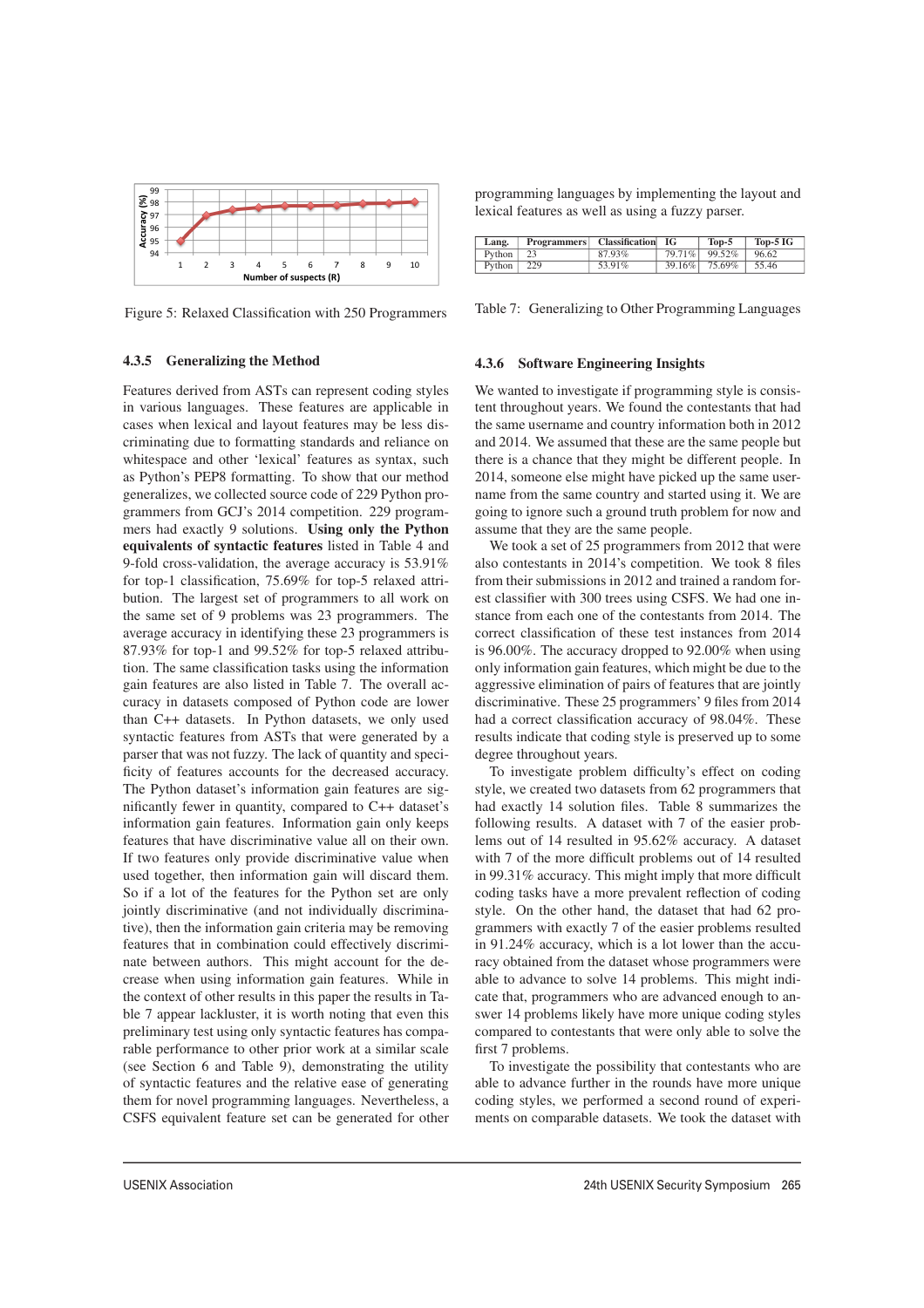12 solution files and 62 programmers. A dataset with 6 of the easier problems out of 12 resulted in 91.39% accuracy. A dataset with 6 of the more difficult problems out of 12 resulted in 94.35% accuracy. These results are higher than the dataset whose programmers were only able to solve the easier 6 problems. The dataset that had 62 programmers with exactly 6 of the easier problems resulted in 90.05% accuracy.

|                                                        | $A = #programmers, F = max #problems completed$                                                                |                                                                         |                               |          |         |  |
|--------------------------------------------------------|----------------------------------------------------------------------------------------------------------------|-------------------------------------------------------------------------|-------------------------------|----------|---------|--|
|                                                        |                                                                                                                | $N = #$ problems included in dataset ( $N \leq F$ )                     |                               |          |         |  |
|                                                        |                                                                                                                | $A = 62$                                                                |                               |          |         |  |
|                                                        | $F = 14$                                                                                                       | $F = 7$                                                                 |                               | $F = 12$ | $F = 6$ |  |
| $N = 7$                                                | $N = 7$                                                                                                        | $N = 7$                                                                 | $N = 6$<br>$N = 6$<br>$N = 6$ |          |         |  |
|                                                        |                                                                                                                | Average accuracy after 10 iterations while using CSFS                   |                               |          |         |  |
| 99.31%                                                 | $95.62\%$ <sup>2</sup>                                                                                         | $91.24\%$<br>$91.39\%$ <sup>2</sup><br>$90.05\%$ <sup>1</sup><br>94.35% |                               |          |         |  |
|                                                        |                                                                                                                | Average accuracy after 10 iterations while using IG CSFS                |                               |          |         |  |
| 99.38%                                                 | $96.77\%$ <sup>1</sup><br>$98.62\%$ <sup>2</sup><br>$95.43\%$ <sup>2</sup><br>$94.89\%$ <sup>1</sup><br>96.69% |                                                                         |                               |          |         |  |
| Drop in accuracy due to programmer skill set.          |                                                                                                                |                                                                         |                               |          |         |  |
| Coding style is more distinct in more difficult tasks. |                                                                                                                |                                                                         |                               |          |         |  |

Table 8: Effect of Problem Difficulty on Coding Style

#### 5 Discussion

In this section, we discuss the conclusions we draw from the experiments outlined in the previous section, limitations, as well as questions raised by our results. In particular, we discuss the difficulty of the different settings considered, the effects of obfuscation, and limitations of our current approach.

Problem Difficulty. The experiment with random problems from random authors among seven years most closely resembles a real world scenario. In such an experimental setting, there is a chance that instead of only identifying authors we are also identifying the properties of a specific problem's solution, which results in a boost in accuracy.

In contrast, our main experimental setting where all authors have only answered the nine easiest problems is possibly the hardest scenario, since we are training on the same set of eight problems that all the authors have algorithmically solved and try to identify the authors from the test instances that are all solutions of the 9th problem. On the upside, these test instances help us precisely capture the differences between individual coding style that represent the same functionality. We also see that such a scenario is harder since the randomized dataset has higher accuracy.

Classifying authors that have implemented the solution to a set of difficult problems is easier than identifying authors with a set of easier problems. This shows

 $\overline{a}$ 

that coding style is reflected more through difficult programming tasks. This might indicate that programmers come up with unique solutions and preserve their coding style more when problems get harder. On the other hand, programmers with a better skill set have a prevalent coding style which can be identified more easily compared to contestants who were not able to advance as far in the competition. This might indicate that as programmers become more advanced, they build a stronger coding style compared to novices. There is another possibility that maybe better programmers start out with a more unique coding style.

Effects of Obfuscation. A malware author or plagiarizing programmer might deliberately try to hide his source code by obfuscation. Our experiments indicate that our method is resistant to simple off-the-shelf obfuscators such as stunnix, that make code look cryptic while preserving functionality. The reason for this success is that the changes stunnix makes to the code have no effect on syntactic features, e.g., removal of comments, changing of names, and stripping of whitespace.

In contrast, sophisticated obfuscation techniques such as function virtualization hinder de-anonymization to some degree, however, at the cost of making code unreadable and introducing a significant performance penalty. Unfortunately, unreadability of code is not acceptable for open-source projects, while it is no problem for attackers interested in covering their tracks. Developing methods to automatically remove stylometric information from source code without sacrificing readability is therefore a promising direction for future research.

Limitations. We have not considered the case where a source file might be written by a different author than the stated contestant, which is a ground truth problem that we cannot control. Moreover, it is often the case that code fragments are the work of multiple authors. We plan to extend this work to study such datasets. To shed light on the feasibility of classifying such code, we are currently working with a dataset of git commits to open source projects. Our parser works on code fragments rather than complete code, consequently we believe this analysis will be possible.

Another fundamental problem for machine learning classifiers are mimicry attacks. For example, our classifier may be evaded by an adversary by adding extra dummy code to a file that closely resembles that of another programmer, albeit without affecting the program's behavior. This evasion is possible, but trivial to resolve when an analysts verifies the decision.

Finally, we cannot be sure whether the original author is actually a Google Code Jam contestant. In this case, we can detect those by a classify and then verify approach as explained in Stolerman et al.'s work [30]. Each classification could go through a verification step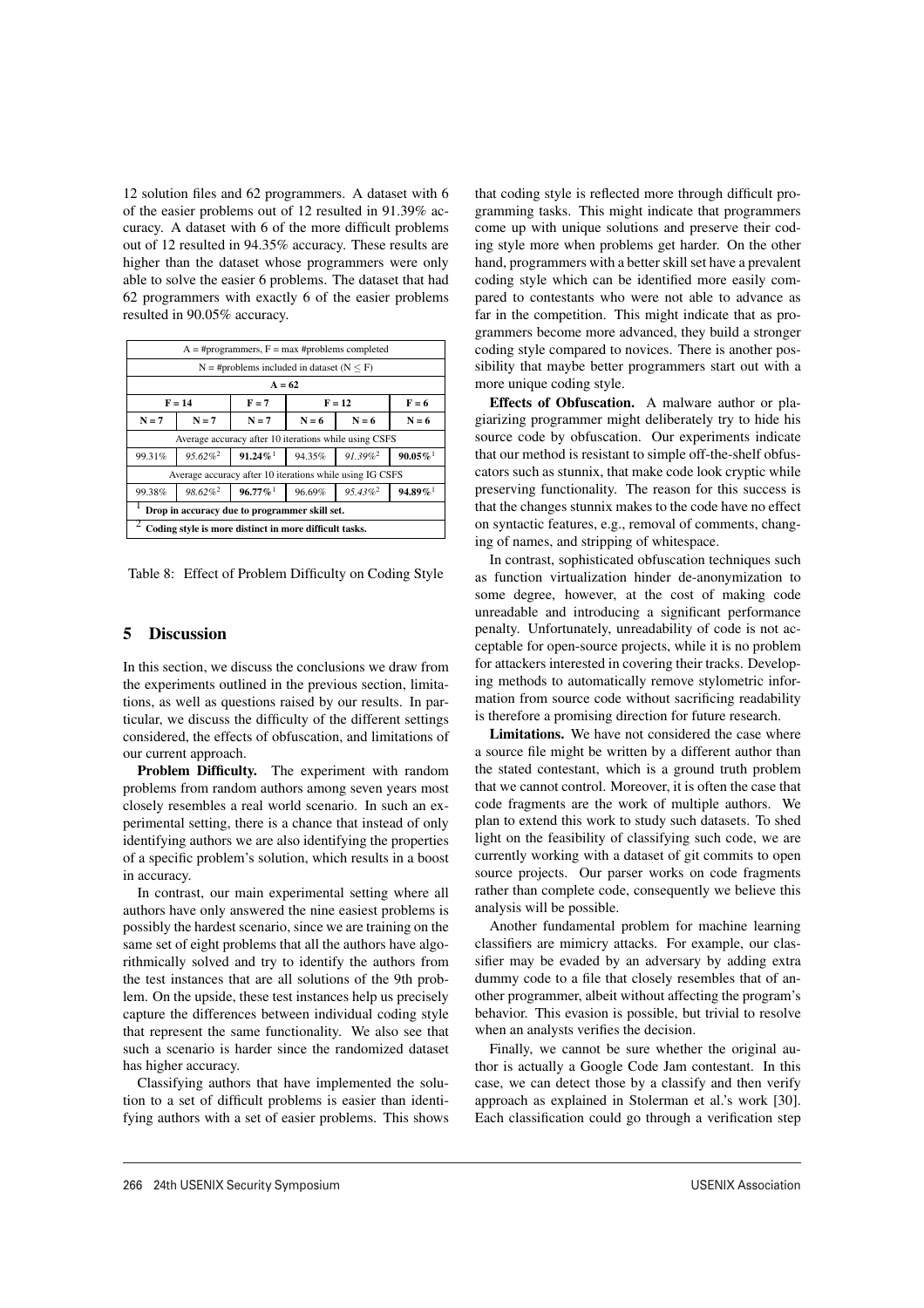to eliminate instances where the classifier's confidence is below a threshold. After the verification step, instances that do not belong to the set of known authors can be separated from the dataset to be excluded or for further manual analysis.

# 6 Related Work

Our work is inspired by the research done on authorship attribution of unstructured or semi-structured text [5, 22]. In this section, we discuss prior work on source code authorship attribution. In general, such work (Table 9) looks at smaller scale problems, does not use structural features, and achieves lower accuracies than our work.

The highest accuracies in the related work are achieved by Frantzeskou et al. [12, 14]. They used 1,500 7-grams to reach 97% accuracy with 30 programmers. They investigated the high-level features that contribute to source code authorship attribution in Java and Common Lisp. They determined the importance of each feature by iteratively excluding one of the features from the feature set. They showed that comments, layout features and naming patterns have a strong influence on the author classification accuracy. They used more training data (172 line of code on average) than us (70 lines of code). We replicated their experiments on a 30 programmer subset of our C++ data set, with eleven files containing 70 lines of code on average and no comments. We reach 76.67% accuracy with 6-grams, and 76.06% accuracy with 7-grams. When we used a 6 and 7-gram feature set on 250 programmers with 9 files, we got 63.42% accuracy. With our original feature set, we get 98% accuracy on 250 programmers.

The largest number of programmers studied in the related work was 46 programmers with 67.2% accuracy. Ding and Samadzadeh [10] use statistical methods for authorship attribution in Java. They show that among lexical, keyword and layout properties, layout metrics have a more important role than others which is not the case in our analysis.

There are also a number of smaller scale, lower accuracy approaches in the literature [9, 11, 18–21, 28], shown in Table 9, all of which we significantly outperform. These approaches use a combination of layout and lexical features.

The only other work to explore structural features is by Pellin [23], who used manually parsed abstract syntax trees with an SVM that has a tree based kernel to classify functions of two programmers. He obtains an average of 73% accuracy in a two class classification task. His approach explained in the white paper can be extended to our approach, so it is the closest to our work in the literature. This work demonstrates that it is non-trivial to use ASTs effectively. Our work is the first to use structural features to achieve higher accuracies at larger scales and the first to study how code obfuscation affects code stylometry.

There has also been some code stylometry work that focused on manual analysis and case studies. Spafford and Weeber [29] suggest that use of lexical features such as variable names, formatting and comments, as well as some syntactic features such as usage of keywords, scoping and presence of bugs could aid in source code attribution but they do not present results or a case study experiment with a formal approach. Gray et al. [15] identify three categories in code stylometry: the layout of the code, variable and function naming conventions, types of data structures being used and also the cyclomatic complexity of the code obtained from the control flow graph. They do not mention anything about the syntactic characteristics of code, which could potentially be a great marker of coding style that reveals the usage of programming language's grammar. Their case study is based on a manual analysis of three worms, rather than a statistical learning approach. Hayes and Offutt [16] examine coding style in source code by their consistent programmer hypothesis. They focused on lexical and layout features, such as the occurrence of semicolons, operators and constants. Their dataset consisted of 20 programmers and the analysis was not automated. They concluded that coding style exists through some of their features and professional programmers have a stronger programming style compared to students. In our results in Section 4.3.6, we also show that more advanced programmers have a more identifying coding style.

There is also a great deal of research on plagiarism detection which is carried out by identifying the similarities between different programs. For example, there is a widely used tool called Moss that originated from Stanford University for detecting software plagiarism. Moss [6] is able to analyze the similarities of code written by different programmers. Rosenblum et al. [27] present a novel program representation and techniques that automatically detect the stylistic features of binary code.

| <b>Related Work</b>       | # of Programmers        | <b>Results</b> |
|---------------------------|-------------------------|----------------|
| Pellin [23]               | 2                       | 73%            |
| MacDonell et al.[21]      | 7                       | 88.00%         |
| Frantzeskou et al.[14]    | 8                       | 100.0%         |
| Burrows et al. [9]        | 10                      | 76.78%         |
| Elenbogen and Seliya [11] | $\overline{12}$         | 74.70%         |
| Kothari et al. [18]       | 12                      | 76%            |
| Lange and Mancoridis [20] | 20                      | 75%            |
| Krsul and Spafford [19]   | 29                      | 73%            |
| Frantzeskou et al. [14]   | 30                      | 96.9%          |
| Ding and Samadzadeh [10]  | 46                      | 67.2%          |
| This work                 | $\overline{\mathbf{8}}$ | $100.00\%$     |
| This work                 | 35                      | $100.00\%$     |
| This work                 | 250                     | 98.04%         |
| This work                 | 1,600                   | 92.83%         |

Table 9: Comparison to Previous Results

 $\overline{1}$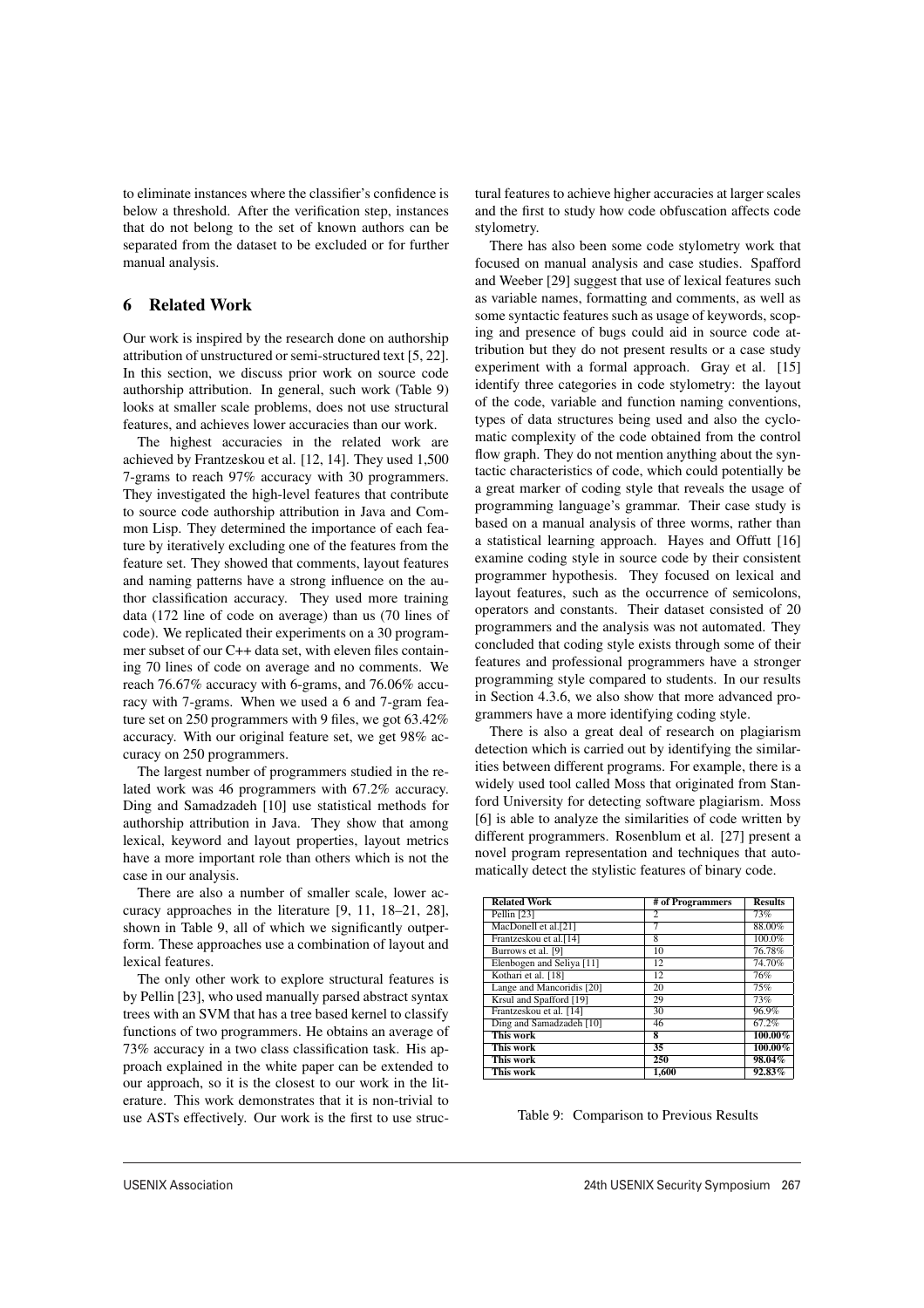## 7 Conclusion and Future Work

Source code stylometry has direct applications for privacy, security, software forensics, plagiarism, copyright infringement disputes, and authorship verification. Source code stylometry is an immediate concern for programmers who want to contribute code anonymously because de-anonymization is quite possible. We introduce the first principled use of syntactic features along with lexical and layout features to investigate style in source code. We can reach 94% accuracy in classifying 1,600 authors and 98% accuracy in classifying 250 authors with eight training files per class. This is a significant increase in accuracy and scale in source code authorship attribution. In particular, it shows that source code authorship attribution with the *Code Stylometry Feature Set* scales even better than regular stylometric authorship attribution, as these methods can only identify individuals in sets of 50 authors with slightly over 90% accuracy [see 4]. Furthermore, this performance is achieved by training on only 550 lines of code or eight solution files, whereas classical stylometric analysis requires 5,000 words.

Additionally, our results raise a number of questions that motivate future research. First, as malicious code is often only available in binary format, it would be interesting to investigate whether syntactic features can be partially preserved in binaries. This may require our feature set to be improved in order to incorporate information obtained from control flow graphs.

Second, we would also like to see if classification accuracy can be further increased. For example, we would like to explore whether using features that have joint information gain alongside features that have information gain by themselves improve performance. Moreover, designing features that capture larger fragments of the abstract syntax tree could provide improvements. These changes (along with adding lexical and layout features) may provide significant improvements to the Python results and help generalize the approach further.

Finally, we would like to investigate whether code can be automatically normalized to remove stylistic information while preserving functionality and readability.

# 8 Acknowledgments

This material is based on work supported by the ARO (U.S. Army Research Office) Grant W911NF-14-1- 0444, the DFG (German Research Foundation) under the project DEVIL (RI 2469/1-1), and AWS in Education Research Grant award. Any opinions, findings, and conclusions or recommendations expressed in this material are those of the authors and do not necessarily reflect those of the ARO, DFG, and AWS.

# References

- [1] The tigress diversifying c virtualizer, http://tigress.cs.arizona.edu.
- [2] Google code jam, https://code.google.com/codejam, 2014.
- [3] Stunnix, http://www.stunnix.com/prod/cxxo/, November 2014.
- [4] ABBASI, A., AND CHEN, H. Writeprints: A stylometric approach to identity-level identification and similarity detection in cyberspace. *ACM Trans. Inf. Syst. 26*, 2 (2008), 1–29.
- [5] AFROZ, S., BRENNAN, M., AND GREENSTADT, R. Detecting hoaxes, frauds, and deception in writing style online. In *Security and Privacy (SP), 2012 IEEE Symposium on* (2012), IEEE, pp. 461–475.
- [6] AIKEN, A., ET AL. Moss: A system for detecting software plagiarism. *University of California–Berkeley. See www. cs. berkeley. edu/aiken/moss. html 9* (2005).
- [7] BREIMAN, L. Random forests. *Machine Learning 45*, 1 (2001), 5–32.
- [8] BURROWS, S., AND TAHAGHOGHI, S. M. Source code authorship attribution using n-grams. In *Proc. of the Australasian Document Computing Symposium* (2007).
- [9] BURROWS, S., UITDENBOGERD, A. L., AND TURPIN, A. Application of information retrieval techniques for source code authorship attribution. In *Database Systems for Advanced Applications* (2009), Springer, pp. 699–713.
- [10] DING, H., AND SAMADZADEH, M. H. Extraction of java program fingerprints for software authorship identification. *Journal of Systems and Software 72*, 1 (2004), 49–57.
- [11] ELENBOGEN, B. S., AND SELIYA, N. Detecting outsourced student programming assignments. *Journal of Computing Sciences in Colleges 23*, 3 (2008), 50–57.
- [12] FRANTZESKOU, G., MACDONELL, S., STAMATATOS, E., AND GRITZALIS, S. Examining the significance of high-level programming features in source code author classification. *Journal of Systems and Software 81*, 3 (2008), 447–460.
- [13] FRANTZESKOU, G., STAMATATOS, E., GRITZALIS, S., CHASKI, C. E., AND HOWALD, B. S. Identifying authorship by byte-level n-grams: The source code author profile (scap) method. *International Journal of Digital Evidence 6*, 1 (2007), 1–18.
- [14] FRANTZESKOU, G., STAMATATOS, E., GRITZALIS, S., AND KATSIKAS, S. Effective identification of source code authors using byte-level information. In *Proceedings of the 28th International Conference on Software Engineering* (2006), ACM, pp. 893–896.
- [15] GRAY, A., SALLIS, P., AND MACDONELL, S. Software forensics: Extending authorship analysis techniques to computer programs.
- [16] HAYES, J. H., AND OFFUTT, J. Recognizing authors: an examination of the consistent programmer hypothesis. *Software Testing, Verification and Reliability 20*, 4 (2010), 329–356.
- [17] INOCENCIO, R. U.s. programmer outsources own job to china, surfs cat videos, January 2013.

 $\overline{1}$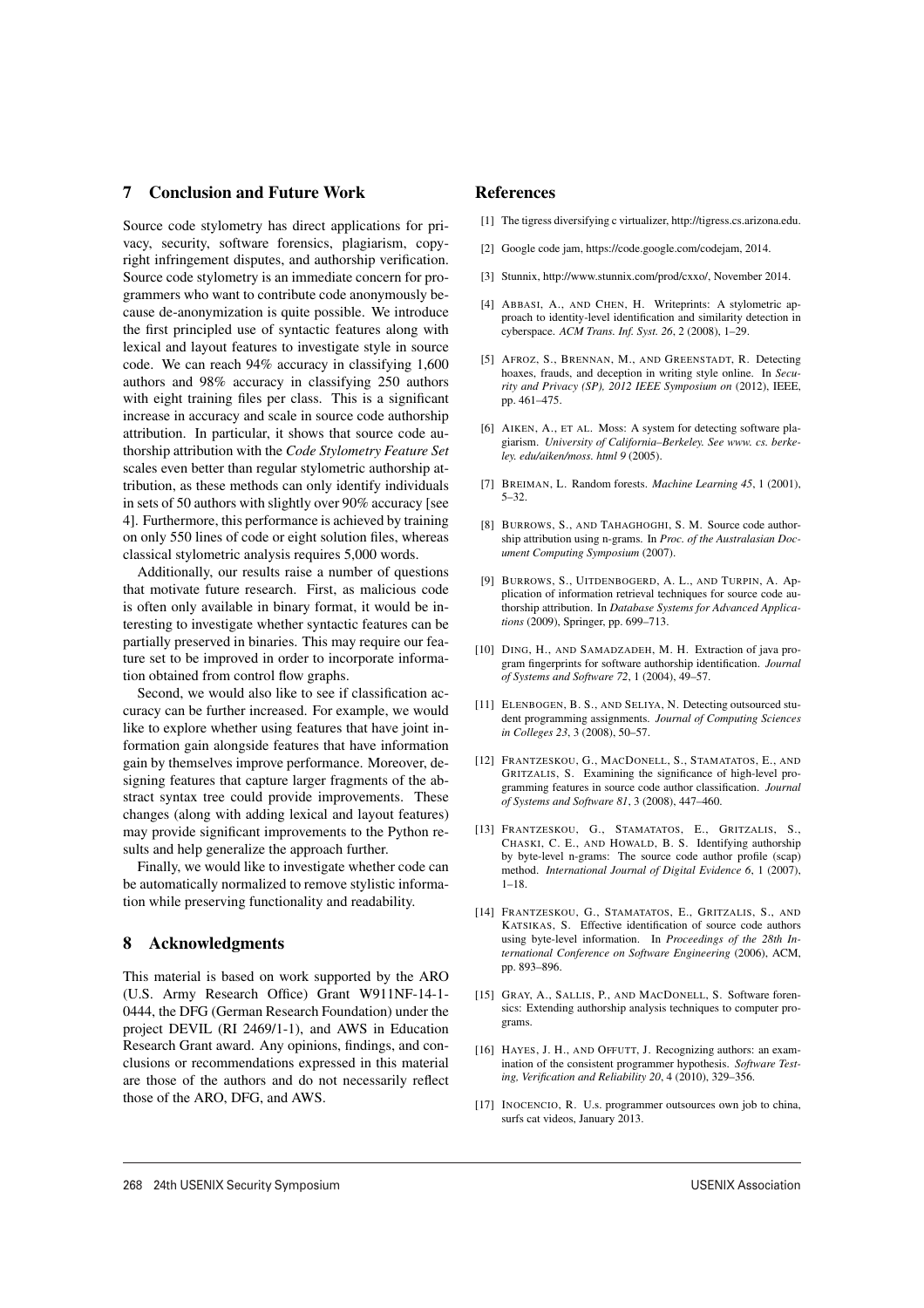- [18] KOTHARI, J., SHEVERTALOV, M., STEHLE, E., AND MAN-CORIDIS, S. A probabilistic approach to source code authorship identification. In *Information Technology, 2007. ITNG'07. Fourth International Conference on* (2007), IEEE, pp. 243–248.
- [19] KRSUL, I., AND SPAFFORD, E. H. Authorship analysis: Identifying the author of a program. *Computers & Security 16*, 3 (1997), 233–257.
- [20] LANGE, R. C., AND MANCORIDIS, S. Using code metric histograms and genetic algorithms to perform author identification for software forensics. In *Proceedings of the 9th Annual Conference on Genetic and Evolutionary Computation* (2007), ACM, pp. 2082–2089.
- [21] MACDONELL, S. G., GRAY, A. R., MACLENNAN, G., AND SALLIS, P. J. Software forensics for discriminating between program authors using case-based reasoning, feedforward neural networks and multiple discriminant analysis. In *Neural Information Processing, 1999. Proceedings. ICONIP'99. 6th International Conference on* (1999), vol. 1, IEEE, pp. 66–71.
- [22] NARAYANAN, A., PASKOV, H., GONG, N. Z., BETHENCOURT, J., STEFANOV, E., SHIN, E. C. R., AND SONG, D. On the feasibility of internet-scale author identification. In *Security and Privacy (SP), 2012 IEEE Symposium on* (2012), IEEE, pp. 300– 314.
- [23] PELLIN, B. N. Using classification techniques to determine source code authorship. *White Paper: Department of Computer Science, University of Wisconsin* (2000).
- [24] PIKE, R. The sherlock plagiarism detector, 2011.
- [25] PRECHELT, L., MALPOHL, G., AND PHILIPPSEN, M. Finding plagiarisms among a set of programs with jplag. *J. UCS 8*, 11 (2002), 1016.
- [26] QUINLAN, J. Induction of decision trees. *Machine learning 1*, 1 (1986), 81–106.
- [27] ROSENBLUM, N., ZHU, X., AND MILLER, B. Who wrote this code? identifying the authors of program binaries. *Computer Security–ESORICS 2011* (2011), 172–189.
- [28] SHEVERTALOV, M., KOTHARI, J., STEHLE, E., AND MAN-CORIDIS, S. On the use of discretized source code metrics for author identification. In *Search Based Software Engineering, 2009 1st International Symposium on* (2009), IEEE, pp. 69–78.
- [29] SPAFFORD, E. H., AND WEEBER, S. A. Software forensics: Can we track code to its authors? *Computers & Security 12*, 6 (1993), 585–595.
- [30] STOLERMAN, A., OVERDORF, R., AFROZ, S., AND GREEN-STADT, R. Classify, but verify: Breaking the closed-world assumption in stylometric authorship attribution. In *IFIP Working Group 11.9 on Digital Forensics* (2014), IFIP.
- [31] WIKIPEDIA. Saeed Malekpour, 2014. [Online; accessed 04- November-2014].
- [32] YAMAGUCHI, F., GOLDE, N., ARP, D., AND RIECK, K. Modeling and discovering vulnerabilities with code property graphs. In *Proc of IEEE Symposium on Security and Privacy (S&P)* (2014).
- [33] YAMAGUCHI, F., WRESSNEGGER, C., GASCON, H., AND RIECK, K. Chucky: Exposing missing checks in source code for vulnerability discovery. In *Proceedings of the 2013 ACM SIGSAC Conference on Computer & Communications Security* (2013), ACM, pp. 499–510.

### A Appendix: Keywords and Node Types

| AdditiveExpression    | AndExpression          | Argument                       |
|-----------------------|------------------------|--------------------------------|
| ArgumentList          | ArrayIndexing          | AssignmentExpr                 |
| BitAndExpression      | <b>BlockStarter</b>    | <b>BreakStatement</b>          |
| Callee                | CallExpression         | CastExpression                 |
| CastTarget            | CompoundStatement      | Condition                      |
| ConditionalExpression | ContinueStatement      | DoStatement                    |
| ElseStatement         | EqualityExpression     | ExclusiveOrExpression          |
| Expression            | ExpressionStatement    | ForInit                        |
| ForStatement          | <b>FunctionDef</b>     | GotoStatement                  |
| Identifier            | <b>IdentifierDecl</b>  | <b>IdentifierDeclStatement</b> |
| IdentifierDeclType    | <b>IfStatement</b>     | <b>IncDec</b>                  |
| IncDecOp              | InclusiveOrExpression  | InitializerList                |
| Label                 | MemberAccess           | MultiplicativeExpression       |
| OrExpression          | Parameter              | ParameterI ist                 |
| ParameterType         | PrimaryExpression      | <b>PtrMemberAccess</b>         |
| RelationalExpression  | <b>ReturnStatement</b> | ReturnType                     |
| ShiftExpression       | Sizeof                 | SizeofExpr                     |
| SizeofOperand         | Statement              | SwitchStatement                |
| UnaryExpression       | UnaryOp                | UnaryOperator                  |
| WhileStatement        |                        |                                |
|                       |                        |                                |

Table 10: Abstract syntax tree node types

Table 10 lists the AST node types generated by *Joern* that were incorporated to the feature set. Table 11 shows the C++ keywords used in the feature set.

| alignas          | alignof       | and          | and_eq    | asm        |
|------------------|---------------|--------------|-----------|------------|
| auto             | bitand        | bitor        | bool      | break      |
| case             | catch         | char         | char16 t  | char32 t   |
| class            | compl         | const        | constexpr | const cast |
| continue         | decltype      | default      | delete    | do         |
| double           | dynamic_cast  | else         | enum      | explicit   |
| export           | extern        | false        | float     | for        |
| friend           | goto          | if           | inline    | int        |
| long             | mutable       | namespace    | new       | noexcept   |
| not              | not_eq        | nullptr      | operator  | or         |
| or_eq            | private       | protected    | public    | register   |
| reinterpret_cast | return        | short        | signed    | sizeof     |
| static           | static assert | static cast  | struct    | switch     |
| template         | this          | thread local | throw     | true       |
| try              | typedef       | typeid       | typename  | union      |
| unsigned         | using         | virtual      | void      | volatile   |
| wchar t          | while         | xor          | xor_eq    |            |
|                  |               |              |           |            |

Table 11: C++ keywords

15